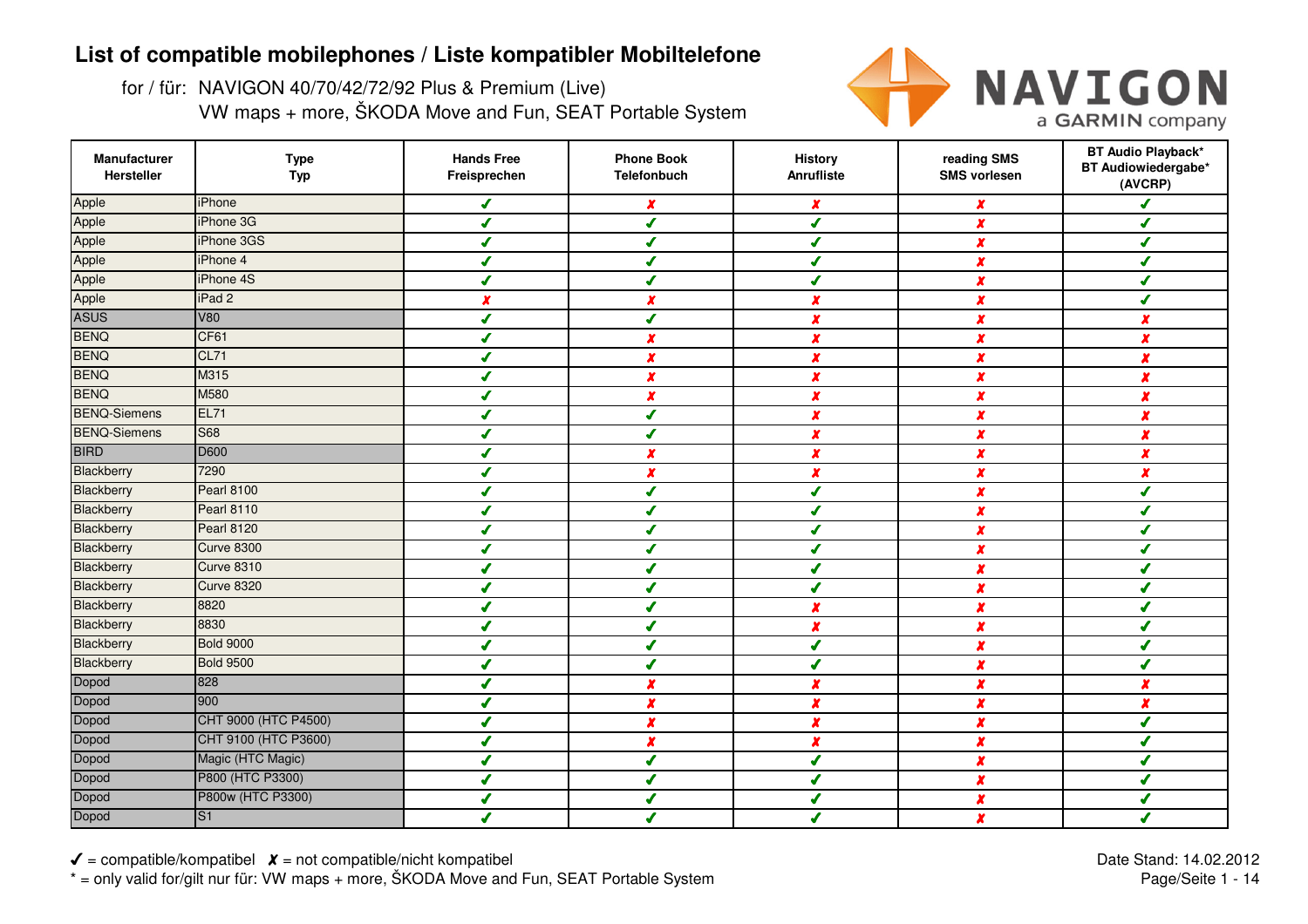for / für: NAVIGON 40/70/42/72/92 Plus & Premium (Live)VW maps + more, ŠKODA Move and Fun, SEAT Portable System



| Manufacturer<br>Hersteller | <b>Type</b><br><b>Typ</b>         | <b>Hands Free</b><br>Freisprechen | <b>Phone Book</b><br><b>Telefonbuch</b> | <b>History</b><br>Anrufliste | reading SMS<br><b>SMS vorlesen</b> | <b>BT Audio Playback*</b><br>BT Audiowiedergabe*<br>(AVCRP) |
|----------------------------|-----------------------------------|-----------------------------------|-----------------------------------------|------------------------------|------------------------------------|-------------------------------------------------------------|
| Dopod                      | S300                              | ✔                                 | x                                       | $\pmb{\chi}$                 | X                                  |                                                             |
| Dopod                      | S600 (HTC P5500)                  | ✔                                 | J                                       | ✔                            | X                                  | ✔                                                           |
| Dopod                      | S900(Touch Diamond) (HTC P3700)   | ✔                                 | ✔                                       | J                            | x                                  | ✔                                                           |
| Emobile                    | Emonster Lite S12HT (HTC P5500)   | J                                 |                                         | J                            | $\boldsymbol{x}$                   | J                                                           |
| <b>ETEN</b>                | M600+                             | ✔                                 | x                                       | X                            | X                                  | $\boldsymbol{x}$                                            |
| Google                     | Nexus One                         | J                                 | J                                       | J                            | X                                  | ✔                                                           |
| Garmin asus                | G <sub>60</sub>                   |                                   | s                                       | s                            | X                                  | J                                                           |
| Hewlett-Packard            | iPAQ 6510 (HTC Beetles)           | J                                 |                                         | x                            | x                                  | J                                                           |
| Hewlett-Packard            | iPAQ 6515 (HTC Beetles)           | J                                 |                                         | X                            | x                                  | J                                                           |
| <b>HTC</b>                 | A61XX (HTC Magic)                 |                                   |                                         | ✔                            | X                                  | ✔                                                           |
| <b>HTC</b>                 | <b>Desire</b>                     |                                   |                                         | J                            | X                                  | J                                                           |
| <b>HTC</b>                 | Desire S                          |                                   |                                         | ℐ                            | X                                  | J                                                           |
| <b>HTC</b>                 | Desire HD                         |                                   | ✔                                       | ✔                            | X                                  | ✔                                                           |
| <b>HTC</b>                 | Legend(HTC A6363)                 | J                                 | ✔                                       | ✔                            | X                                  | ✔                                                           |
| <b>HTC</b>                 | HD <sub>2</sub>                   | ✔                                 | ✔                                       | ✔                            | x                                  | ✔                                                           |
| <b>HTC</b>                 | P3300 (Artemis (Cruiser))         | J                                 |                                         | ✔                            | $\boldsymbol{x}$                   | J                                                           |
| <b>HTC</b>                 | P3301 (HTC P3300)                 | ✔                                 | ✔                                       | ✔                            | x                                  | ✔                                                           |
| <b>HTC</b>                 | P3450 (ELF)                       | ✔                                 | ✔                                       | J                            | x                                  | ✔                                                           |
| <b>HTC</b>                 | P3700 (c (Victor))                | J                                 | s                                       | J                            | $\boldsymbol{x}$                   | J                                                           |
| <b>HTC</b>                 | P3701 (HTC P3700)                 |                                   |                                         |                              | X                                  | J                                                           |
| <b>HTC</b>                 | P3702 (HTC P3700)                 |                                   |                                         |                              | x                                  |                                                             |
| <b>HTC</b>                 | P4000 (Titan)                     |                                   |                                         |                              | X                                  |                                                             |
| <b>HTC</b>                 | <b>P5500 (NIKI)</b>               | J                                 |                                         | ✔                            | X                                  | J                                                           |
| <b>HTC</b>                 | P5520 (HTC P5500)                 | ◢                                 | $\overline{\mathcal{L}}$                | J                            | $\boldsymbol{x}$                   | ✔                                                           |
| <b>HTC</b>                 | Radar                             |                                   | J                                       | ✔                            | X                                  | J                                                           |
| <b>HTC</b>                 | Sensation (Z710e)                 | J                                 | J                                       | J                            | X                                  | J                                                           |
| <b>HTC</b>                 | Ted Baker Needle (HTC P3450)      | ✔                                 | ✔                                       | $\mathcal I$                 | $\boldsymbol{x}$                   | ✔                                                           |
| <b>HTC</b>                 | Touch (HTC P3450)                 | J                                 | ✔                                       | J                            | x                                  | ✔                                                           |
| <b>HTC</b>                 | Touch Diamond (HTC P3700)         | ◢                                 | J                                       | J                            | $\boldsymbol{x}$                   | ✔                                                           |
| <b>HTC</b>                 | Touch Diamond P3702 (HTC          | J                                 | s                                       |                              | X                                  | ✔                                                           |
| <b>HTC</b>                 | Touch Diamond(White Gold Edition) | J                                 | s                                       |                              | x                                  | ✔                                                           |
| <b>HTC</b>                 | Touch Dual (HTC P5500)            | ◢                                 |                                         |                              | x                                  | J                                                           |
| <b>HTC</b>                 | Magic (Sapphire)                  |                                   |                                         |                              | X                                  |                                                             |

 $\checkmark$  = compatible/kompatibel  $\checkmark$  = not compatible/nicht kompatibel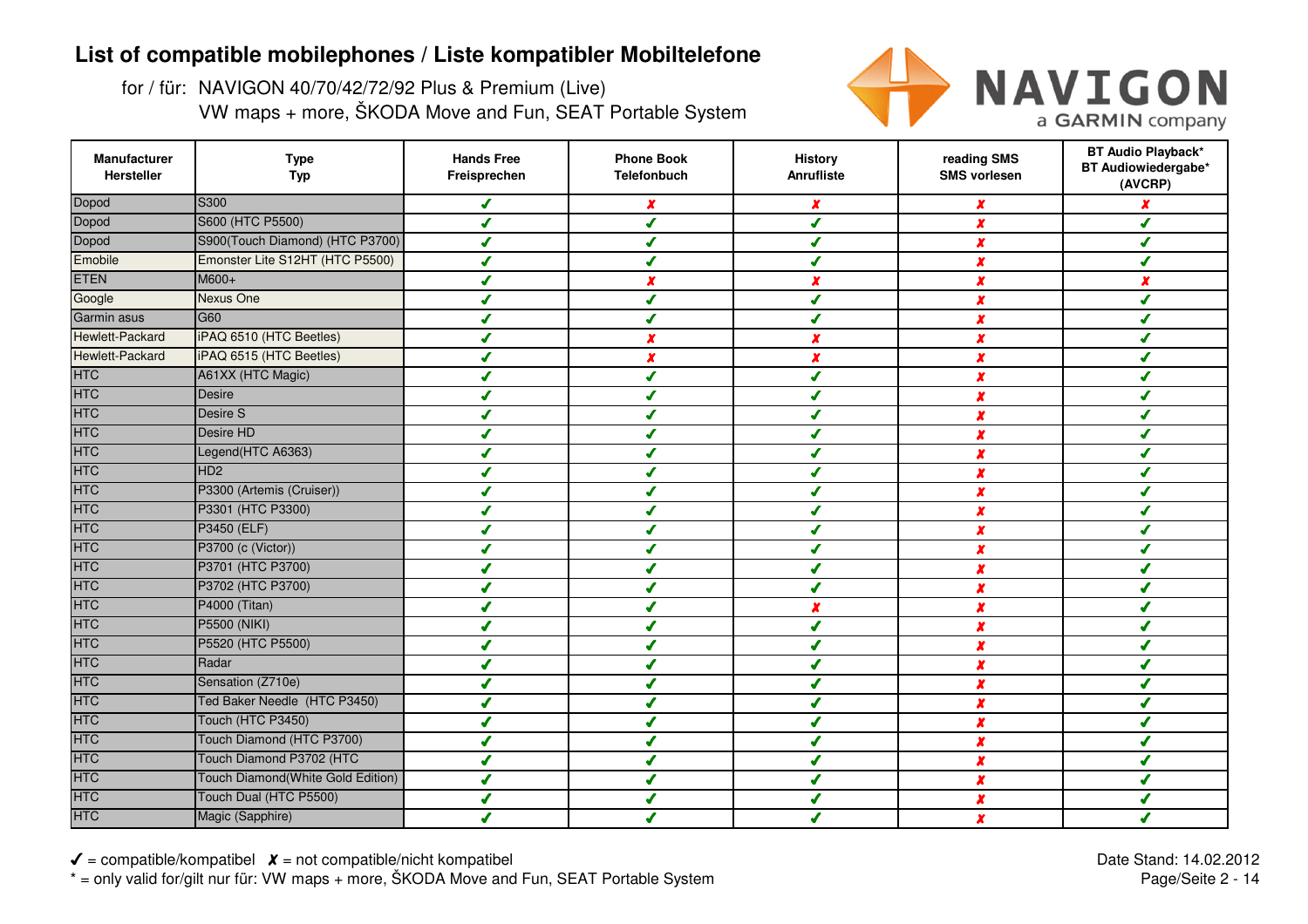for / für: NAVIGON 40/70/42/72/92 Plus & Premium (Live)VW maps + more, ŠKODA Move and Fun, SEAT Portable System



| Manufacturer<br>Hersteller | <b>Type</b><br><b>Typ</b> | <b>Hands Free</b><br>Freisprechen | <b>Phone Book</b><br>Telefonbuch | <b>History</b><br>Anrufliste | reading SMS<br><b>SMS vorlesen</b> | <b>BT Audio Playback*</b><br>BT Audiowiedergabe*<br>(AVCRP) |
|----------------------------|---------------------------|-----------------------------------|----------------------------------|------------------------------|------------------------------------|-------------------------------------------------------------|
| <b>HTC</b>                 | Wildfire(HTC P3333)       | $\sqrt{2}$                        | $\sqrt{2}$                       | $\boldsymbol{J}$             | $\boldsymbol{x}$                   | J                                                           |
| LG                         | C3380                     | ✔                                 | $\boldsymbol{x}$                 | $\pmb{\chi}$                 | X                                  | $\boldsymbol{x}$                                            |
| LG                         | <b>CE110</b>              | ✔                                 | $\pmb{\chi}$                     | $\boldsymbol{x}$             | $\boldsymbol{x}$                   | X                                                           |
| LG                         | <b>CU515</b>              | $\boldsymbol{J}$                  | $\boldsymbol{x}$                 | $\pmb{\chi}$                 | $\pmb{\chi}$                       | ✔                                                           |
| LG                         | CU575 Trax                | ✔                                 | $\boldsymbol{x}$                 | $\boldsymbol{x}$             | $\boldsymbol{x}$                   | ✔                                                           |
| LG                         | F2500                     | ✔                                 | x                                | $\boldsymbol{x}$             | $\boldsymbol{x}$                   | $\boldsymbol{x}$                                            |
| LG                         | <b>GM630</b>              | J                                 | $\boldsymbol{x}$                 | $\boldsymbol{x}$             | $\boldsymbol{x}$                   | J                                                           |
| LG                         | <b>HB620</b>              | ✔                                 | $\pmb{\chi}$                     | $\boldsymbol{x}$             | $\boldsymbol{x}$                   | ✔                                                           |
| LG                         | <b>HB620T</b>             | J                                 | X                                | $\boldsymbol{x}$             | x                                  | s                                                           |
| LG                         | <b>KB620</b>              | ✔                                 | $\boldsymbol{x}$                 | $\boldsymbol{x}$             | $\boldsymbol{x}$                   | $\boldsymbol{J}$                                            |
| LG                         | <b>KC550</b>              | ✔                                 | ✔                                | $\sqrt{2}$                   | $\pmb{\chi}$                       | ✔                                                           |
| LG                         | <b>KE770</b>              | ✔                                 | $\sqrt{2}$                       | $\pmb{\chi}$                 | $\boldsymbol{x}$                   | ✔                                                           |
| LG                         | <b>KE820</b>              | ✔                                 | x                                | $\pmb{\chi}$                 | $\boldsymbol{J}$                   | Í                                                           |
| LG                         | <b>KE970</b>              | ✔                                 | ✔                                | $\boldsymbol{x}$             | $\boldsymbol{x}$                   | ✔                                                           |
| LG                         | <b>KF510</b>              | $\sqrt{2}$                        | $\boldsymbol{J}$                 | $\boldsymbol{J}$             | $\boldsymbol{x}$                   | J                                                           |
| LG                         | <b>KF510c</b>             | ✔                                 | $\boldsymbol{J}$                 | $\boldsymbol{J}$             | $\boldsymbol{x}$                   | J                                                           |
| LG                         | <b>KF510d</b>             | ✔                                 | ✔                                | $\boldsymbol{J}$             | $\boldsymbol{x}$                   | ✔                                                           |
| LG                         | <b>KF750</b>              | ✔                                 | J                                | $\boldsymbol{x}$             | $\boldsymbol{x}$                   | ✔                                                           |
| LG                         | <b>KG320</b>              | ✔                                 | $\boldsymbol{x}$                 | $\boldsymbol{x}$             | $\pmb{\chi}$                       | x                                                           |
| LG                         | <b>KG800</b>              | ✔                                 | $\boldsymbol{x}$                 | $\boldsymbol{x}$             | $\boldsymbol{x}$                   | $\boldsymbol{x}$                                            |
| LG                         | <b>KP500</b>              | ✔                                 | $\pmb{\chi}$                     | $\pmb{\chi}$                 | $\pmb{\chi}$                       | ✔                                                           |
| LG                         | <b>KP500N</b>             | ◢                                 | $\boldsymbol{x}$                 | $\boldsymbol{x}$             | $\pmb{\chi}$                       |                                                             |
| LG                         | <b>KP505</b>              | ✔                                 | $\boldsymbol{x}$                 | $\boldsymbol{x}$             | $\boldsymbol{x}$                   | ✔                                                           |
| LG                         | <b>KP570</b>              | ✔                                 | $\boldsymbol{x}$                 | $\pmb{\chi}$                 | $\boldsymbol{x}$                   | ✔                                                           |
| LG                         | <b>KU380</b>              | ✔                                 | $\pmb{\chi}$                     | $\pmb{\chi}$                 | $\pmb{\chi}$                       | $\boldsymbol{x}$                                            |
| LG                         | <b>KU970</b>              | J                                 | $\boldsymbol{x}$                 | $\pmb{\chi}$                 | $\boldsymbol{x}$                   | ✔                                                           |
| LG                         | <b>KU990R</b>             | ✔                                 | $\overline{\mathcal{L}}$         | $\pmb{\chi}$                 | $\boldsymbol{x}$                   | $\overline{\mathcal{L}}$                                    |
| LG                         | <b>KU990</b>              | ✔                                 | ✔                                | $\boldsymbol{x}$             | $\boldsymbol{x}$                   | ✔                                                           |
| LG                         | $L-07C$                   | ✔                                 | ✔                                | $\mathcal{L}$                | $\boldsymbol{x}$                   | ✔                                                           |
| LG                         | LX570 Muziq               | ✔                                 | $\pmb{\chi}$                     | X                            | $\boldsymbol{x}$                   | $\boldsymbol{x}$                                            |
| LG                         | M6100                     | J                                 | X                                | $\boldsymbol{x}$             | $\boldsymbol{x}$                   | $\boldsymbol{x}$                                            |
| LG                         | P7200                     | J                                 | x                                | $\pmb{\chi}$                 | $\boldsymbol{x}$                   | $\boldsymbol{x}$                                            |
| LG                         | P970                      | ✔                                 | $\overline{\mathcal{L}}$         | ✔                            | $\boldsymbol{x}$                   | ✔                                                           |

 $\checkmark$  = compatible/kompatibel  $\checkmark$  = not compatible/nicht kompatibel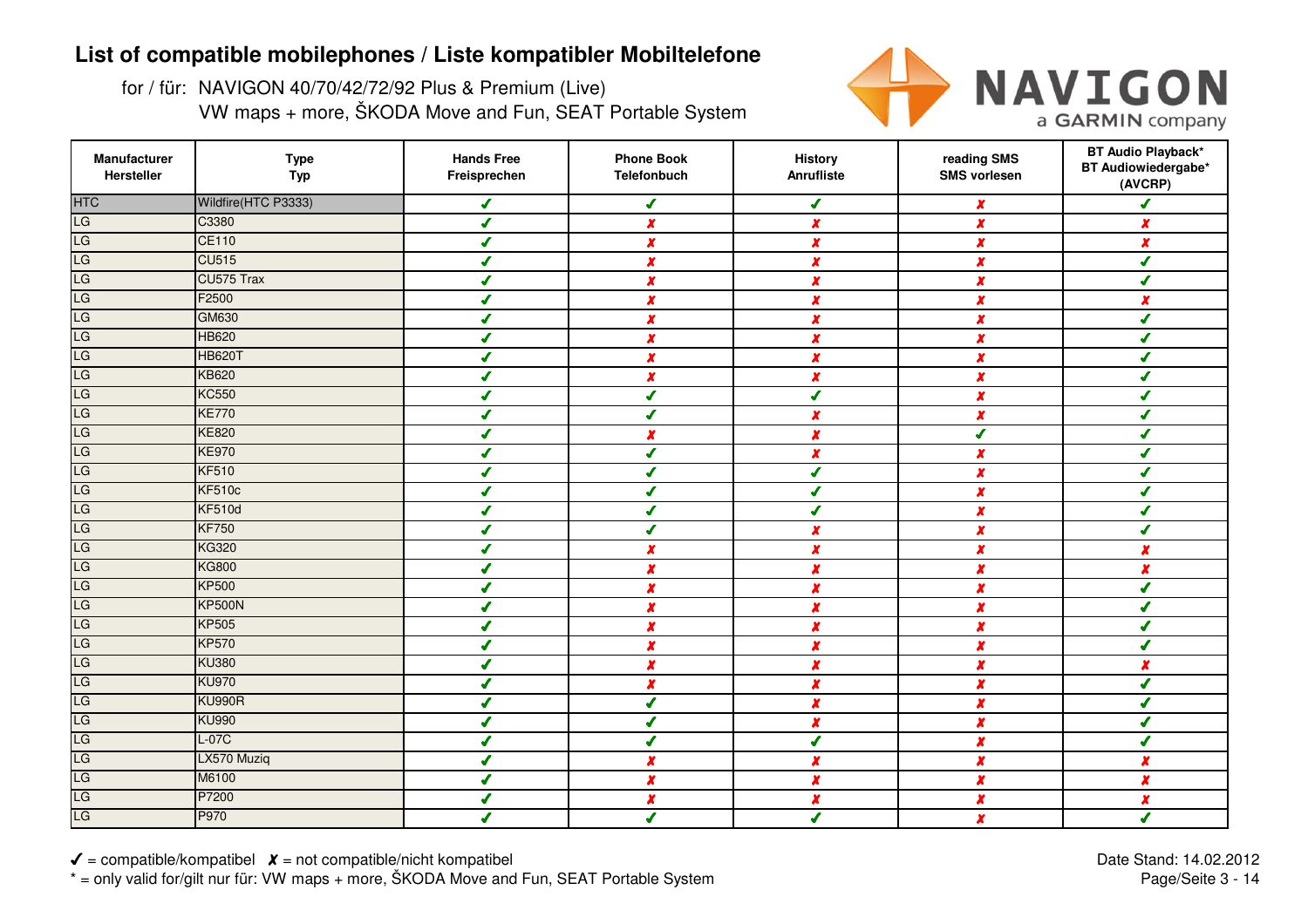for / für: NAVIGON 40/70/42/72/92 Plus & Premium (Live)VW maps + more, ŠKODA Move and Fun, SEAT Portable System



| Manufacturer<br>Hersteller | <b>Type</b><br><b>Typ</b>     | <b>Hands Free</b><br>Freisprechen | <b>Phone Book</b><br><b>Telefonbuch</b> | <b>History</b><br>Anrufliste | reading SMS<br><b>SMS vorlesen</b> | <b>BT Audio Playback*</b><br>BT Audiowiedergabe*<br>(AVCRP) |
|----------------------------|-------------------------------|-----------------------------------|-----------------------------------------|------------------------------|------------------------------------|-------------------------------------------------------------|
| LG                         | <b>P970G</b>                  | ✔                                 | ✔                                       | ✔                            | x                                  | J                                                           |
| LG                         | <b>P970H</b>                  | J                                 | ✔                                       | ✔                            | $\boldsymbol{x}$                   | J                                                           |
| LG                         | P990 (Optimus 2X)             | ✔                                 | ✔                                       | $\boldsymbol{x}$             | X                                  | ✔                                                           |
| LG                         | VX8800 Venus                  | ✔                                 | J                                       | $\boldsymbol{x}$             | $\boldsymbol{x}$                   | ✔                                                           |
| Motorola                   | A780                          | ✔                                 | x                                       | X                            | $\boldsymbol{x}$                   | $\boldsymbol{x}$                                            |
| Motorola                   | A1200                         | J                                 | x                                       | X                            | $\boldsymbol{x}$                   | J                                                           |
| Motorola                   | A1210                         | J                                 | $\boldsymbol{x}$                        | $\boldsymbol{x}$             | x                                  | x                                                           |
| Motorola                   | A1800 (Greatwall) (Ming 1800) | J                                 | $\boldsymbol{x}$                        | x                            | X                                  | J                                                           |
| Motorola                   | E1070                         | J                                 | x                                       | x                            | X                                  |                                                             |
| Motorola                   | E398                          | J                                 | $\boldsymbol{J}$                        | $\boldsymbol{x}$             | x                                  | x                                                           |
| Motorola                   | E6 (ROKR E6)                  | ✔                                 | $\boldsymbol{x}$                        | $\boldsymbol{x}$             | $\boldsymbol{x}$                   | ✔                                                           |
| Motorola                   | E680i                         | J                                 | ✔                                       | $\pmb{\chi}$                 | X                                  | ✔                                                           |
| Motorola                   | K1                            | ✔                                 | ✔                                       | $\boldsymbol{J}$             | $\boldsymbol{x}$                   | J                                                           |
| Motorola                   | K1m (KRZR K1m)                | ✔                                 | ✔                                       | $\boldsymbol{x}$             | $\boldsymbol{x}$                   | $\boldsymbol{x}$                                            |
| Motorola                   | K <sub>3</sub>                | $\overline{\mathcal{L}}$          | ✔                                       | $\pmb{\chi}$                 | $\boldsymbol{x}$                   | J                                                           |
| Motorola                   | L6                            | ✔                                 | ✔                                       | $\boldsymbol{J}$             | $\boldsymbol{x}$                   | $\boldsymbol{x}$                                            |
| Motorola                   | <b>MB502</b>                  | ✔                                 | ✔                                       | ✔                            | $\boldsymbol{x}$                   | ✔                                                           |
| Motorola                   | <b>MB508</b>                  | J                                 | J                                       | J                            | $\boldsymbol{x}$                   | J                                                           |
| Motorola                   | MB511 (Flipout)               | J                                 | J                                       | J                            | X                                  | ✔                                                           |
| Motorola                   | <b>MB520</b>                  | J                                 |                                         | ℐ                            | X                                  | ✔                                                           |
| Motorola                   | MB525 (Defy)                  | ✔                                 |                                         | ✔                            | X                                  | ✔                                                           |
| Motorola                   | <b>MPX 220</b>                | J                                 |                                         | x                            | x                                  | x                                                           |
| Motorola                   | Milestone 2                   | J                                 |                                         | J                            | $\boldsymbol{x}$                   | ✔                                                           |
| Motorola                   | Q                             | ✔                                 | ✔                                       | $\pmb{\chi}$                 | $\boldsymbol{x}$                   | ✔                                                           |
| Motorola                   | Q700 Zante                    | ✔                                 | ✔                                       | $\boldsymbol{x}$             | X                                  | $\boldsymbol{x}$                                            |
| Motorola                   | $Q_{0}$                       | J                                 | $\boldsymbol{J}$                        | x                            | $\boldsymbol{x}$                   | J                                                           |
| Motorola                   | Q <sub>9m</sub>               | ✔                                 | ✔                                       | X                            | $\boldsymbol{x}$                   | J                                                           |
| Motorola                   | <b>XT701</b>                  | ✔                                 | ✔                                       | ✔                            | $\boldsymbol{x}$                   | ✔                                                           |
| Motorola                   | U <sub>9</sub>                | ✔                                 | ✔                                       | $\boldsymbol{x}$             | x                                  | ✔                                                           |
| Motorola                   | V1100 (Maxx V1100)            | J                                 | J                                       | X                            | $\boldsymbol{x}$                   | ✔                                                           |
| Motorola                   | V360                          | J                                 | J                                       | J                            | x                                  | x                                                           |
| Motorola                   | V361                          | ◢                                 |                                         | J                            | x                                  | $\boldsymbol{x}$                                            |
| Motorola                   | V3i                           |                                   |                                         |                              | x                                  | $\boldsymbol{x}$                                            |

 $\checkmark$  = compatible/kompatibel  $\checkmark$  = not compatible/nicht kompatibel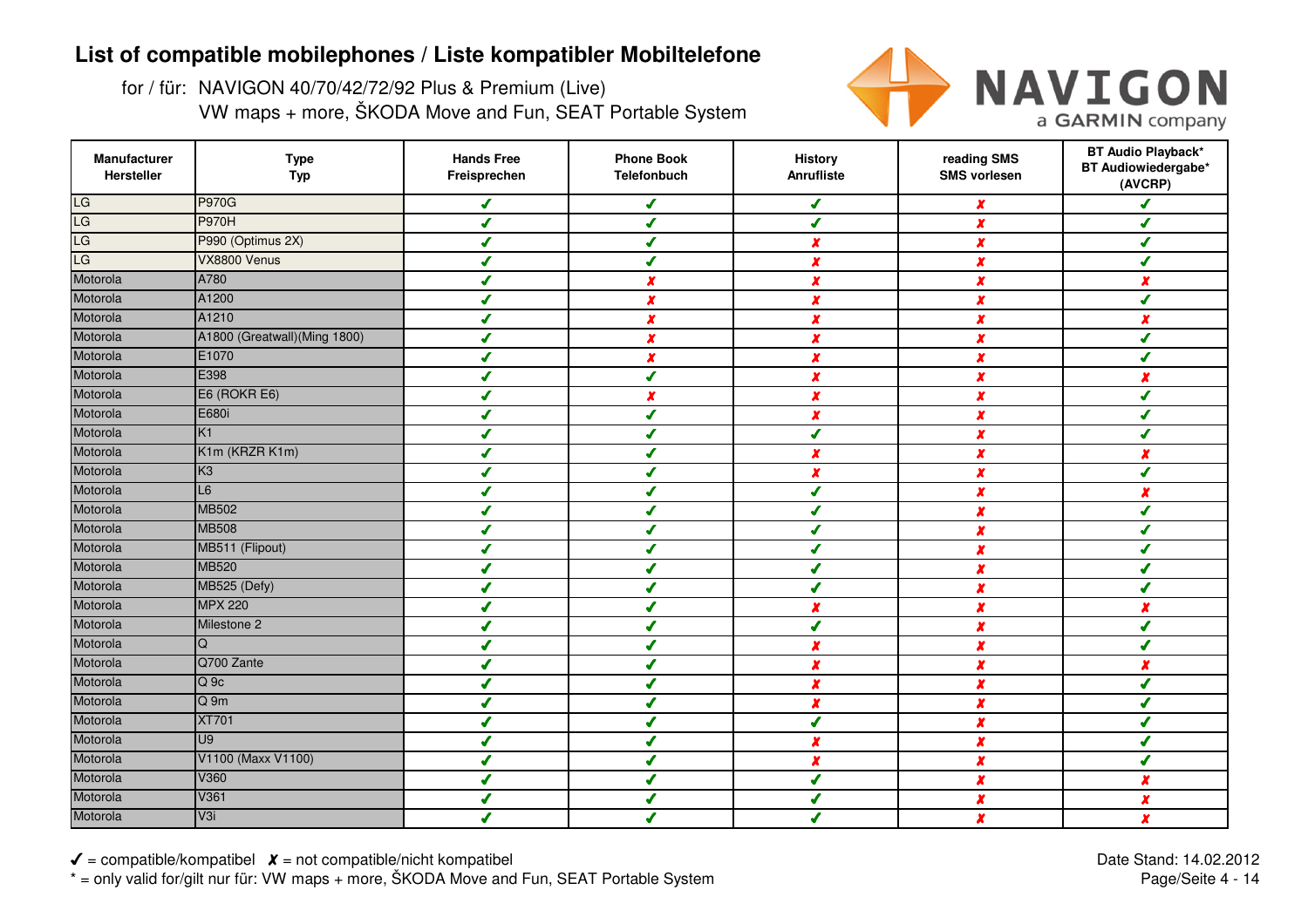for / für: NAVIGON 40/70/42/72/92 Plus & Premium (Live)VW maps + more, ŠKODA Move and Fun, SEAT Portable System



| Manufacturer<br>Hersteller | <b>Type</b><br><b>Typ</b>  | <b>Hands Free</b><br>Freisprechen | <b>Phone Book</b><br><b>Telefonbuch</b> | <b>History</b><br>Anrufliste | reading SMS<br><b>SMS vorlesen</b> | <b>BT Audio Playback*</b><br>BT Audiowiedergabe*<br>(AVCRP) |
|----------------------------|----------------------------|-----------------------------------|-----------------------------------------|------------------------------|------------------------------------|-------------------------------------------------------------|
| Motorola                   | V3x                        | ✔                                 | ✔                                       | ✔                            | x                                  | J                                                           |
| Motorola                   | V3xx (Maxx V3)             | J                                 | ✔                                       | ✔                            | $\boldsymbol{x}$                   | J                                                           |
| Motorola                   | V501                       | ✔                                 | x                                       | $\boldsymbol{x}$             | $\boldsymbol{x}$                   | x                                                           |
| Motorola                   | <b>V6 (Maxx V6)</b>        | ✔                                 | ✔                                       | $\boldsymbol{x}$             | x                                  | ✔                                                           |
| Motorola                   | <b>V600i</b>               | ✔                                 | ✔                                       | X                            | $\boldsymbol{x}$                   | $\boldsymbol{x}$                                            |
| Motorola                   | V635                       | J                                 | J                                       | X                            | $\boldsymbol{x}$                   | $\boldsymbol{x}$                                            |
| Motorola                   | V750                       | J                                 | J                                       | $\boldsymbol{x}$             | x                                  | ✔                                                           |
| Motorola                   | V8                         | J                                 |                                         | x                            | X                                  | J                                                           |
| Motorola                   | V80                        | ✔                                 |                                         | x                            | X                                  | x                                                           |
| Motorola                   | V9 (MOTORAZR2)(MOTORAZRV9) | ✔                                 |                                         | ✔                            | $\boldsymbol{x}$                   | ✔                                                           |
| Motorola                   | W510                       | ✔                                 | J                                       | ✔                            | $\boldsymbol{J}$                   | ✔                                                           |
| Motorola                   | W755                       | ✔                                 | ✔                                       | $\pmb{\chi}$                 | X                                  | ✔                                                           |
| Motorola                   | Z6m (ROKR Z6m)             | ✔                                 | ✔                                       | $\boldsymbol{x}$             | x                                  | J                                                           |
| Motorola                   | Z8 (RIZR Z8)               | ✔                                 | $\boldsymbol{x}$                        | $\boldsymbol{x}$             | X                                  | ✔                                                           |
| Motorola                   | <b>ZN200</b>               | ✔                                 | $\overline{\mathbf{I}}$                 | $\pmb{\chi}$                 | $\boldsymbol{x}$                   | ✔                                                           |
| <b>NEC</b>                 | <b>N500is</b>              | ✔                                 | x                                       | $\boldsymbol{x}$             | $\boldsymbol{x}$                   | $\boldsymbol{x}$                                            |
| <b>Nokia</b>               | 2600c-2                    | ✔                                 | ✔                                       | ✔                            | $\boldsymbol{x}$                   | $\boldsymbol{x}$                                            |
| <b>Nokia</b>               | 2660                       | J                                 | J                                       | ✔                            | $\boldsymbol{x}$                   | $\boldsymbol{x}$                                            |
| Nokia                      | 2630                       | J                                 | x                                       | $\boldsymbol{x}$             | x                                  | ✔                                                           |
| <b>Nokia</b>               | 2690                       | ✔                                 | ✔                                       | ✔                            | $\boldsymbol{x}$                   | ✔                                                           |
| Nokia                      | 2692                       | ✔                                 |                                         | ✔                            | X                                  | ✔                                                           |
| Nokia                      | 2710c                      | J                                 |                                         | ✔                            | $\boldsymbol{x}$                   | J                                                           |
| <b>Nokia</b>               | 2720a                      | J                                 | ✔                                       | J                            | $\boldsymbol{x}$                   | ✔                                                           |
| <b>Nokia</b>               | 2730c                      | ✔                                 | ✔                                       | $\sqrt{2}$                   | $\boldsymbol{x}$                   | ✔                                                           |
| <b>Nokia</b>               | 2760                       | $\boldsymbol{J}$                  | ✔                                       | ✔                            | $\boldsymbol{x}$                   | ✔                                                           |
| Nokia                      | 3110c                      | ✔                                 | ✔                                       | J                            | $\boldsymbol{x}$                   | J                                                           |
| Nokia                      | 3120c-1c                   | ✔                                 | ✔                                       | ✔                            | $\boldsymbol{x}$                   | J                                                           |
| <b>Nokia</b>               | 3250                       | ✔                                 | x                                       | $\boldsymbol{x}$             | $\boldsymbol{x}$                   | x                                                           |
| <b>Nokia</b>               | 3500c                      | ✔                                 | ✔                                       | J                            | x                                  | ✔                                                           |
| <b>Nokia</b>               | 3600s                      | J                                 | J                                       | J                            | $\boldsymbol{x}$                   | ✔                                                           |
| <b>Nokia</b>               | 3650                       | J                                 | x                                       | x                            | x                                  | x                                                           |
| <b>Nokia</b>               | 5200                       | J                                 | ✔                                       | J                            | x                                  | ✔                                                           |
| <b>Nokia</b>               | 5220 XpressMusic           | J                                 | J                                       | J                            | x                                  | J                                                           |

 $\checkmark$  = compatible/kompatibel  $\checkmark$  = not compatible/nicht kompatibel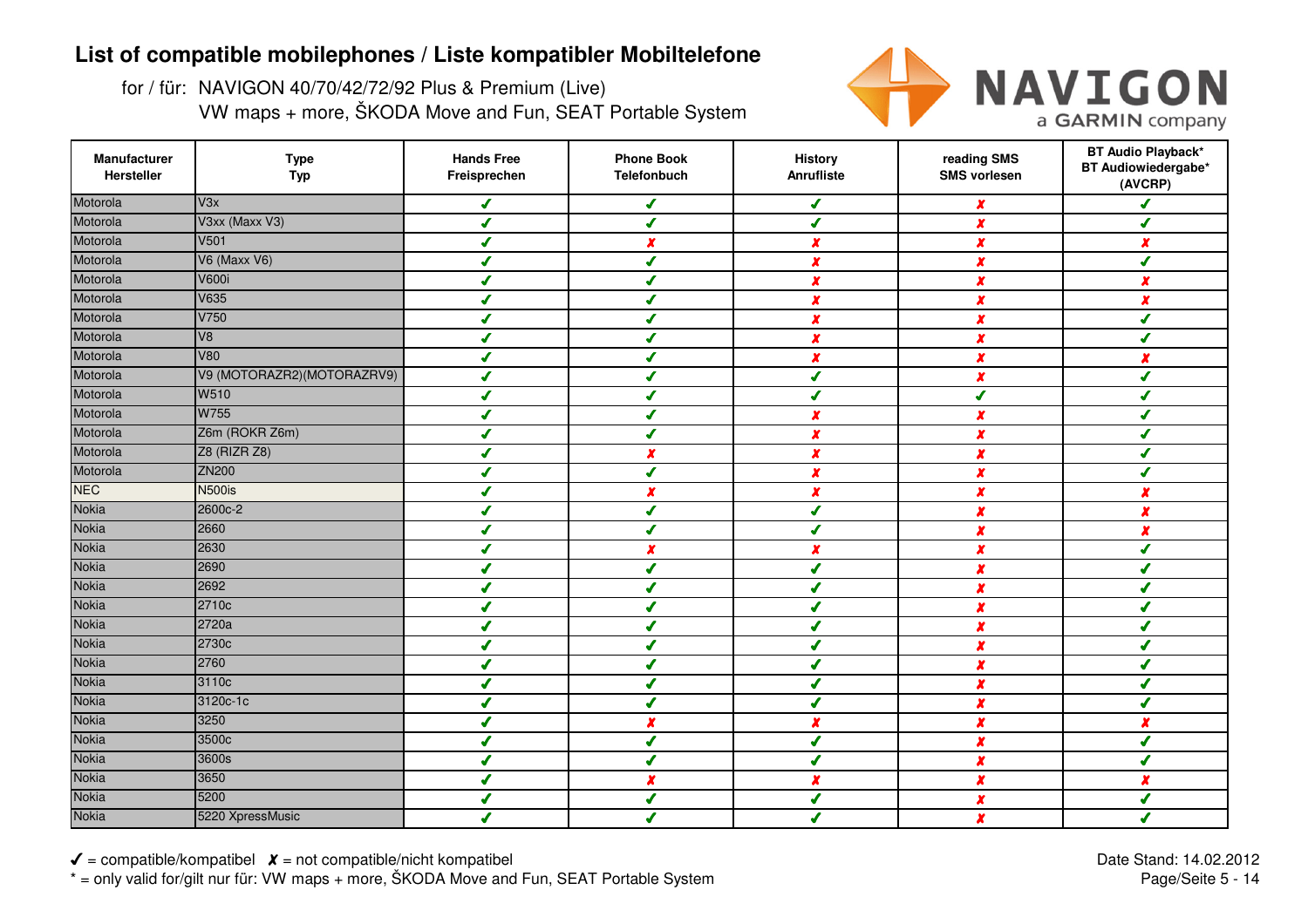for / für: NAVIGON 40/70/42/72/92 Plus & Premium (Live)VW maps + more, ŠKODA Move and Fun, SEAT Portable System



| Manufacturer<br>Hersteller | <b>Type</b><br><b>Typ</b>  | <b>Hands Free</b><br>Freisprechen | <b>Phone Book</b><br><b>Telefonbuch</b> | <b>History</b><br>Anrufliste | reading SMS<br><b>SMS vorlesen</b> | <b>BT Audio Playback*</b><br>BT Audiowiedergabe*<br>(AVCRP) |
|----------------------------|----------------------------|-----------------------------------|-----------------------------------------|------------------------------|------------------------------------|-------------------------------------------------------------|
| <b>Nokia</b>               | 5228                       | ✔                                 | ✔                                       | J                            | x                                  | J                                                           |
| <b>Nokia</b>               | 5230                       | J                                 | ✔                                       | ✔                            | $\boldsymbol{x}$                   | ✔                                                           |
| <b>Nokia</b>               | 5232                       | ✔                                 | ✔                                       | ✔                            | X                                  | ✔                                                           |
| <b>Nokia</b>               | 5236                       | J                                 | ✔                                       | J                            | x                                  | ✔                                                           |
| <b>Nokia</b>               | 5238                       | ✔                                 | ✔                                       | ✔                            | $\boldsymbol{x}$                   | ✔                                                           |
| <b>Nokia</b>               | 5250                       | J                                 | J                                       | J                            | X                                  | J                                                           |
| <b>Nokia</b>               | 5300                       | J                                 | J                                       | J                            | X                                  | ✔                                                           |
| <b>Nokia</b>               | 5310 XpressMusic           | ✔                                 |                                         |                              | X                                  | ✔                                                           |
| <b>Nokia</b>               | 5330                       | J                                 |                                         | $\boldsymbol{J}$             | X                                  | J                                                           |
| <b>Nokia</b>               | 5320 XpressMusic           | ✔                                 |                                         | ✔                            | x                                  | ✔                                                           |
| <b>Nokia</b>               | 5610d-1 (5610 XpressMusic) | J                                 | ✔                                       | ✔                            | X                                  | ✔                                                           |
| <b>Nokia</b>               | 5630                       | J                                 | ✔                                       | $\sqrt{2}$                   | ✔                                  | ✔                                                           |
| <b>Nokia</b>               | 5700 XpressMusic           | J                                 | ✔                                       | $\boldsymbol{x}$             | x                                  | ✔                                                           |
| <b>Nokia</b>               | 5800 XpressMusic           | ✔                                 | ✔                                       | ✔                            | X                                  | ✔                                                           |
| <b>Nokia</b>               | 5800d-1                    | ✔                                 | $\boldsymbol{J}$                        | $\sqrt{2}$                   | X                                  | ✔                                                           |
| <b>Nokia</b>               | 5800d-1b                   | ✔                                 | ✔                                       | $\boldsymbol{J}$             | x                                  | ✔                                                           |
| <b>Nokia</b>               | 6085                       | ✔                                 | ✔                                       | ✔                            | $\boldsymbol{x}$                   | ✔                                                           |
| <b>Nokia</b>               | 6086                       | ✔                                 | ✔                                       | $\boldsymbol{x}$             | $\boldsymbol{x}$                   | $\boldsymbol{x}$                                            |
| <b>Nokia</b>               | 6103                       | ✔                                 | $\boldsymbol{x}$                        | $\boldsymbol{x}$             | x                                  | $\boldsymbol{x}$                                            |
| <b>Nokia</b>               | 6110 Navigator             | ✔                                 | ✔                                       | $\boldsymbol{x}$             | x                                  | ✔                                                           |
| <b>Nokia</b>               | 6111                       | ✔                                 |                                         | $\pmb{\chi}$                 | X                                  | x                                                           |
| <b>Nokia</b>               | 6120c (6120 classic)       | J                                 |                                         | x                            | X                                  | J                                                           |
| <b>Nokia</b>               | 6125                       | J                                 | ✔                                       | $\boldsymbol{x}$             | X                                  | $\boldsymbol{x}$                                            |
| <b>Nokia</b>               | 6131                       | ✔                                 | ✔                                       | $\pmb{\chi}$                 | $\pmb{\chi}$                       | ✔                                                           |
| <b>Nokia</b>               | 6151                       | ✔                                 | ✔                                       | $\boldsymbol{x}$             | X                                  | $\boldsymbol{x}$                                            |
| <b>Nokia</b>               | 6120c-1                    | J                                 | ✔                                       | $\boldsymbol{x}$             | X                                  | ✔                                                           |
| <b>Nokia</b>               | 6124c (6124 classic)       | ✔                                 | ✔                                       | X                            | X                                  | ✔                                                           |
| <b>Nokia</b>               | 6210s (6210 Navigator)     | ✔                                 | ✔                                       | ✔                            | x                                  | ✔                                                           |
| <b>Nokia</b>               | 6220c                      | ✔                                 | ✔                                       | J                            | $\boldsymbol{x}$                   | ✔                                                           |
| <b>Nokia</b>               | 6223                       | ✔                                 | J                                       | X                            | $\boldsymbol{x}$                   | $\boldsymbol{x}$                                            |
| <b>Nokia</b>               | 6230                       | J                                 | x                                       | x                            | ✔                                  | x                                                           |
| <b>Nokia</b>               | 6230i                      | J                                 | $\sqrt{2}$                              | J                            | ✔                                  | $\boldsymbol{x}$                                            |
| <b>Nokia</b>               | 6233                       |                                   |                                         |                              | X                                  | J                                                           |

 $\checkmark$  = compatible/kompatibel  $\checkmark$  = not compatible/nicht kompatibel \* = only valid for/gilt nur für: VW maps + more, ŠKODA Move and Fun, SEAT Portable System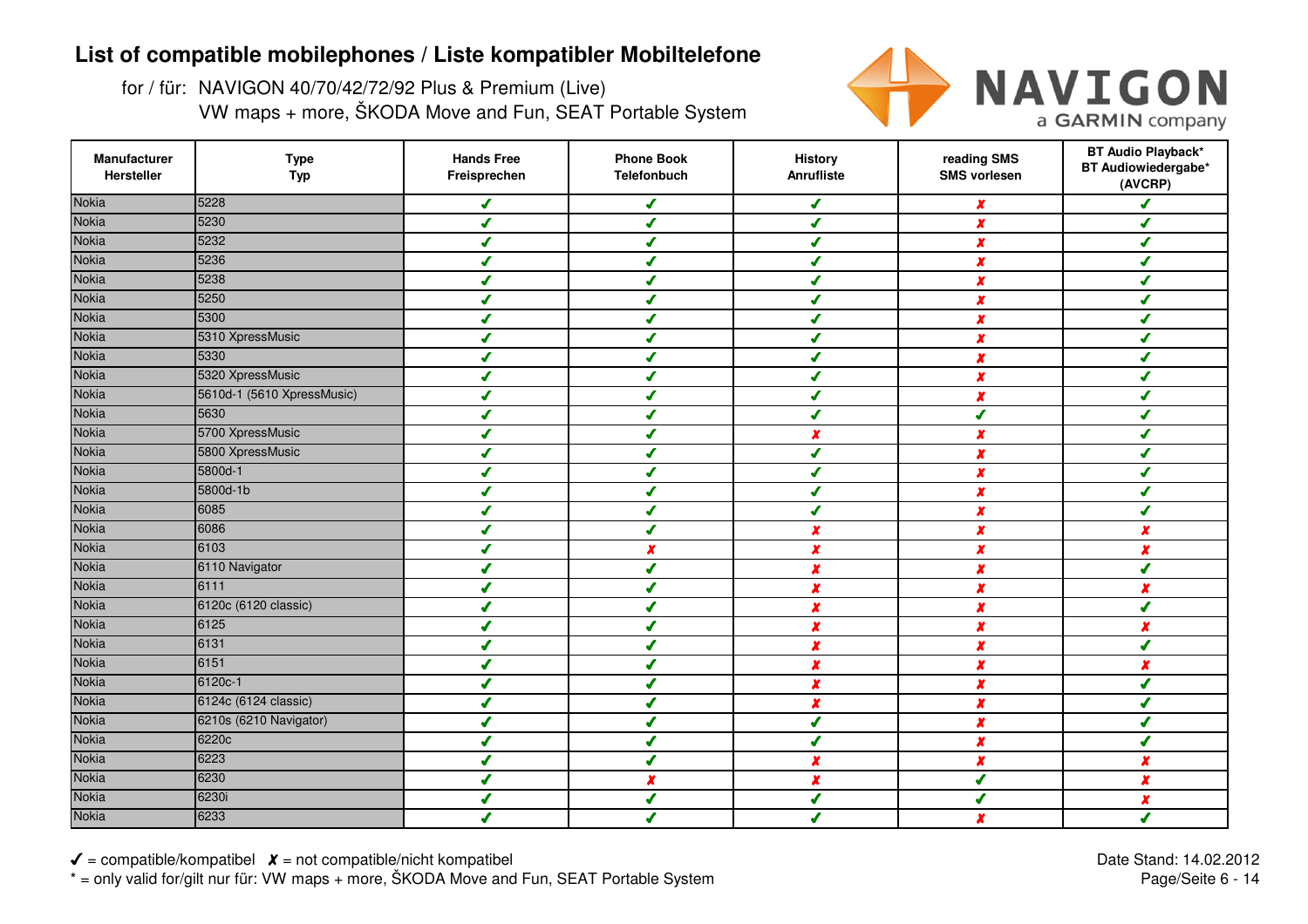for / für: NAVIGON 40/70/42/72/92 Plus & Premium (Live)VW maps + more, ŠKODA Move and Fun, SEAT Portable System



| Manufacturer<br>Hersteller | <b>Type</b><br><b>Typ</b> | <b>Hands Free</b><br>Freisprechen | <b>Phone Book</b><br>Telefonbuch | <b>History</b><br><b>Anrufliste</b> | reading SMS<br><b>SMS vorlesen</b> | <b>BT Audio Playback*</b><br>BT Audiowiedergabe*<br>(AVCRP) |
|----------------------------|---------------------------|-----------------------------------|----------------------------------|-------------------------------------|------------------------------------|-------------------------------------------------------------|
| <b>Nokia</b>               | 6260                      | ✔                                 | ✔                                | x                                   | x                                  | $\boldsymbol{x}$                                            |
| <b>Nokia</b>               | 6280                      | ✔                                 | ✔                                | $\boldsymbol{x}$                    | $\boldsymbol{x}$                   | $\mathcal I$                                                |
| <b>Nokia</b>               | 6300                      | ✔                                 | ✔                                | $\boldsymbol{J}$                    | x                                  | ✔                                                           |
| <b>Nokia</b>               | 6300i                     | ✔                                 | ✔                                | ✔                                   | $\boldsymbol{x}$                   | ✔                                                           |
| <b>Nokia</b>               | 6310                      | ✔                                 | ✔                                | X                                   | $\boldsymbol{x}$                   | $\boldsymbol{x}$                                            |
| <b>Nokia</b>               | 6310i                     | J                                 | J                                | ✔                                   | X                                  | ×                                                           |
| <b>Nokia</b>               | 6500c (6500 classic)      | J                                 | ✔                                | J                                   | $\boldsymbol{x}$                   | J                                                           |
| Nokia                      | 6500 slide                | ✔                                 | J                                | s                                   | x                                  | J                                                           |
| <b>Nokia</b>               | 6600                      | J                                 | x                                | X                                   | X                                  | x                                                           |
| <b>Nokia</b>               | 6600f-1 (6600 fold)       | ✔                                 | ✔                                | $\boldsymbol{x}$                    | $\boldsymbol{x}$                   | ✔                                                           |
| <b>Nokia</b>               | 6600 slide                | ✔                                 | ✔                                | $\boldsymbol{x}$                    | $\boldsymbol{x}$                   | ✔                                                           |
| <b>Nokia</b>               | 6630                      | ✔                                 | x                                | $\pmb{\chi}$                        | X                                  | $\pmb{\chi}$                                                |
| <b>Nokia</b>               | 6670                      | ✔                                 | $\boldsymbol{x}$                 | $\boldsymbol{x}$                    | x                                  | $\boldsymbol{x}$                                            |
| <b>Nokia</b>               | 6680                      | ✔                                 | $\boldsymbol{x}$                 | $\boldsymbol{x}$                    | $\boldsymbol{x}$                   | $\boldsymbol{x}$                                            |
| <b>Nokia</b>               | 6700s                     | ✔                                 | ✔                                | $\boldsymbol{J}$                    | ✔                                  | J                                                           |
| Nokia                      | 6702s                     | ✔                                 | ✔                                | ✔                                   | ✔                                  | ✔                                                           |
| <b>Nokia</b>               | 6820                      | ✔                                 | $\boldsymbol{x}$                 | $\boldsymbol{x}$                    | $\boldsymbol{x}$                   | $\boldsymbol{x}$                                            |
| <b>Nokia</b>               | 7100s                     | ✔                                 | J                                | $\boldsymbol{J}$                    | $\boldsymbol{x}$                   | J                                                           |
| <b>Nokia</b>               | 7210c                     | ✔                                 | ✔                                | ✔                                   | $\boldsymbol{x}$                   | J                                                           |
| <b>Nokia</b>               | 7230                      | ✔                                 | ✔                                | s                                   | $\boldsymbol{x}$                   | J                                                           |
| <b>Nokia</b>               | 7280                      | ✔                                 |                                  | X                                   | x                                  | x                                                           |
| <b>Nokia</b>               | 7310c (7310 Supernova)    | ✔                                 |                                  | ✔                                   | X                                  | ✔                                                           |
| <b>Nokia</b>               | 7370                      | ✔                                 | ✔                                | x                                   | $\boldsymbol{x}$                   | $\boldsymbol{x}$                                            |
| <b>Nokia</b>               | 7390                      | ✔                                 | ✔                                | $\boldsymbol{J}$                    | $\boldsymbol{x}$                   | ✔                                                           |
| <b>Nokia</b>               | 7600                      | ✔                                 | $\boldsymbol{x}$                 | $\boldsymbol{x}$                    | x                                  | $\boldsymbol{x}$                                            |
| <b>Nokia</b>               | 7610                      | J                                 | $\boldsymbol{x}$                 | $\boldsymbol{x}$                    | X                                  | $\boldsymbol{x}$                                            |
| <b>Nokia</b>               | 8910i                     | $\boldsymbol{J}$                  | $\overline{\mathcal{L}}$         | $\pmb{x}$                           | $\boldsymbol{x}$                   | $\boldsymbol{x}$                                            |
| <b>Nokia</b>               | 9300                      | ✔                                 | x                                | $\boldsymbol{x}$                    | x                                  | $\boldsymbol{x}$                                            |
| <b>Nokia</b>               | $C2-01$                   | ✔                                 | ✔                                | ✔                                   | $\boldsymbol{x}$                   | ✔                                                           |
| <b>Nokia</b>               | $C5-00$                   | ✔                                 | ✔                                | J                                   | ✔                                  | J                                                           |
| <b>Nokia</b>               | C5-03                     | J                                 | J                                | J                                   | X                                  | J                                                           |
| <b>Nokia</b>               | C6-00                     | J                                 | ✔                                | J                                   | ✔                                  | J                                                           |
| <b>Nokia</b>               | C6-01                     | J                                 | $\overline{\mathcal{L}}$         | J                                   | x                                  | J                                                           |

 $\checkmark$  = compatible/kompatibel  $\checkmark$  = not compatible/nicht kompatibel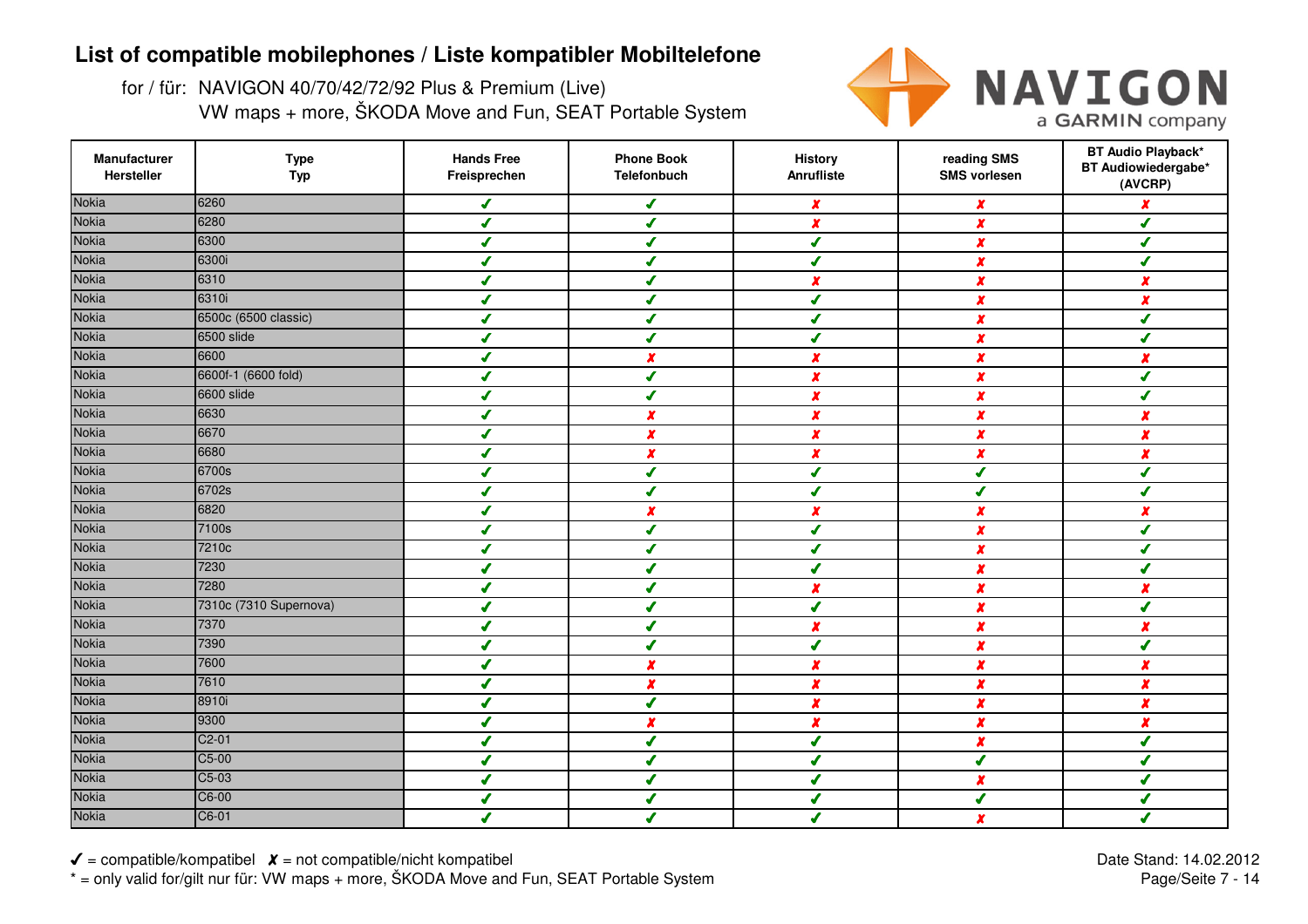for / für: NAVIGON 40/70/42/72/92 Plus & Premium (Live)VW maps + more, ŠKODA Move and Fun, SEAT Portable System



| Manufacturer<br>Hersteller | <b>Type</b><br><b>Typ</b> | <b>Hands Free</b><br>Freisprechen | <b>Phone Book</b><br>Telefonbuch | <b>History</b><br>Anrufliste | reading SMS<br><b>SMS vorlesen</b> | <b>BT Audio Playback*</b><br>BT Audiowiedergabe*<br>(AVCRP) |
|----------------------------|---------------------------|-----------------------------------|----------------------------------|------------------------------|------------------------------------|-------------------------------------------------------------|
| <b>Nokia</b>               | C6-01.3                   | ✔                                 | $\sqrt{2}$                       | $\boldsymbol{J}$             | $\boldsymbol{x}$                   | ✔                                                           |
| <b>Nokia</b>               | C7-00                     | ✔                                 | $\boldsymbol{J}$                 | $\overline{\mathcal{L}}$     | X                                  | ✔                                                           |
| <b>Nokia</b>               | E52-2                     | $\boldsymbol{J}$                  | $\boldsymbol{J}$                 | $\mathcal{L}$                | $\overline{\mathbf{r}}$            | ✔                                                           |
| <b>Nokia</b>               | E6-00                     | $\boldsymbol{J}$                  | ✔                                | $\mathcal{L}$                | $\boldsymbol{x}$                   | ✔                                                           |
| <b>Nokia</b>               | E61-1                     | ✔                                 | ✔                                | $\boldsymbol{x}$             | $\boldsymbol{x}$                   | $\boldsymbol{x}$                                            |
| <b>Nokia</b>               | E63                       | ✔                                 | $\overline{\mathcal{L}}$         | ✔                            | X                                  | ✔                                                           |
| <b>Nokia</b>               | E65-1                     | J                                 | $\boldsymbol{x}$                 | $\boldsymbol{x}$             | $\boldsymbol{x}$                   | $\boldsymbol{x}$                                            |
| <b>Nokia</b>               | E66-1                     | ✔                                 | ✔                                | J                            | X                                  | ✔                                                           |
| <b>Nokia</b>               | E7-00                     | ✔                                 |                                  | $\overline{\mathcal{L}}$     | x                                  | J                                                           |
| <b>Nokia</b>               | E70-1                     | ✔                                 | ✔                                | $\boldsymbol{x}$             | $\pmb{\chi}$                       | x                                                           |
| <b>Nokia</b>               | $E71-1$                   | ✔                                 | ✔                                | $\sqrt{2}$                   | $\pmb{\chi}$                       | ✔                                                           |
| <b>Nokia</b>               | E72                       | ✔                                 | ✔                                | $\sqrt{2}$                   | $\boldsymbol{J}$                   | ✔                                                           |
| <b>Nokia</b>               | N70-1                     | ✔                                 | $\overline{\mathcal{L}}$         | $\pmb{\chi}$                 | $\pmb{\chi}$                       | $\boldsymbol{x}$                                            |
| <b>Nokia</b>               | <b>N71</b>                | x                                 | $\boldsymbol{x}$                 | $\boldsymbol{x}$             | $\pmb{\chi}$                       | x                                                           |
| <b>Nokia</b>               | N73-1                     | $\boldsymbol{J}$                  | $\overline{\mathcal{L}}$         | $\pmb{x}$                    | $\boldsymbol{x}$                   | X                                                           |
| <b>Nokia</b>               | N76                       | ✔                                 | $\boldsymbol{J}$                 | $\boldsymbol{x}$             | $\boldsymbol{x}$                   | ✔                                                           |
| <b>Nokia</b>               | N78                       | ✔                                 | ✔                                | ✔                            | $\boldsymbol{x}$                   | ✔                                                           |
| <b>Nokia</b>               | N79                       | ✔                                 | J                                | ✔                            | $\boldsymbol{x}$                   | ✔                                                           |
| <b>Nokia</b>               | <b>N8-00</b>              | ✔                                 | ✔                                | $\boldsymbol{J}$             | $\boldsymbol{x}$                   | ✔                                                           |
| <b>Nokia</b>               | <b>N80</b>                | ✔                                 | $\boldsymbol{x}$                 | $\boldsymbol{x}$             | $\boldsymbol{x}$                   | x                                                           |
| <b>Nokia</b>               | <b>N81</b>                | ✔                                 | $\sqrt{2}$                       | $\pmb{\chi}$                 | X                                  | ✔                                                           |
| <b>Nokia</b>               | <b>N82</b>                | ✔                                 |                                  | $\boldsymbol{x}$             | $\pmb{\chi}$                       |                                                             |
| <b>Nokia</b>               | N900                      | ✔                                 | ✔                                | ✔                            | √                                  | ✔                                                           |
| <b>Nokia</b>               | N90-1                     | ✔                                 | $\pmb{\chi}$                     | $\pmb{\chi}$                 | $\boldsymbol{x}$                   | $\boldsymbol{x}$                                            |
| <b>Nokia</b>               | N91-1                     | ✔                                 | ✔                                | $\pmb{\chi}$                 | $\boldsymbol{x}$                   | $\boldsymbol{x}$                                            |
| <b>Nokia</b>               | N95-1                     | J                                 | $\mathcal{L}$                    | $\boldsymbol{x}$             | $\boldsymbol{x}$                   | Í                                                           |
| <b>Nokia</b>               | N95-2 (8G)                | $\boldsymbol{J}$                  | $\boldsymbol{J}$                 | $\pmb{\chi}$                 | $\boldsymbol{x}$                   | $\overline{\mathcal{L}}$                                    |
| <b>Nokia</b>               | <b>N96</b>                | ✔                                 | ✔                                | $\boldsymbol{J}$             | $\boldsymbol{x}$                   | ✔                                                           |
| <b>Nokia</b>               | <b>N97</b>                | ✔                                 | ✔                                | $\mathcal{L}$                | $\boldsymbol{x}$                   | ✔                                                           |
| <b>Nokia</b>               | X3-00                     | ✔                                 | J                                | J                            | $\boldsymbol{x}$                   | ✔                                                           |
| <b>Nokia</b>               | $X5-01$                   | J                                 | ✔                                | I                            | $\boldsymbol{J}$                   | ✔                                                           |
| <b>Nokia</b>               | X6-00                     | J                                 | ✔                                | J                            | $\boldsymbol{x}$                   | ✔                                                           |
| <b>Nokia</b>               | X7-00                     | ✔                                 | ✔                                | J                            | $\boldsymbol{x}$                   | ✔                                                           |

 $\checkmark$  = compatible/kompatibel  $\checkmark$  = not compatible/nicht kompatibel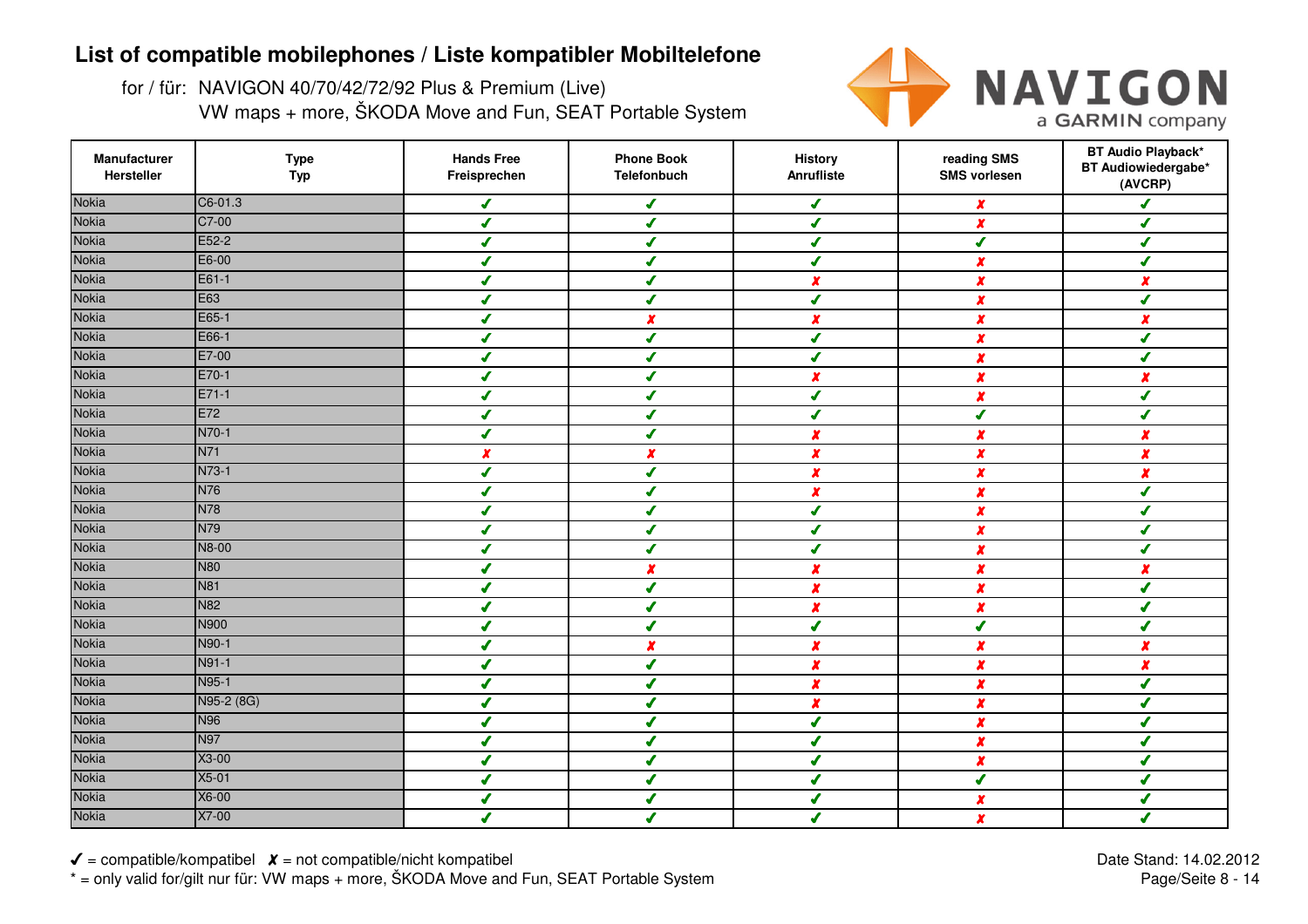for / für: NAVIGON 40/70/42/72/92 Plus & Premium (Live)VW maps + more, ŠKODA Move and Fun, SEAT Portable System



| Manufacturer<br>Hersteller                 | <b>Type</b><br><b>Typ</b>     | <b>Hands Free</b><br>Freisprechen | <b>Phone Book</b><br><b>Telefonbuch</b> | <b>History</b><br>Anrufliste | reading SMS<br><b>SMS vorlesen</b> | <b>BT Audio Playback*</b><br>BT Audiowiedergabe*<br>(AVCRP) |
|--------------------------------------------|-------------------------------|-----------------------------------|-----------------------------------------|------------------------------|------------------------------------|-------------------------------------------------------------|
| <b>NTT DoCoMo</b>                          | PRO series HT-03A (HTC Magic) | ✔                                 | ✔                                       | ✔                            | x                                  | s                                                           |
| O <sub>2</sub>                             | Nova (HTC P3450)              | J                                 | J                                       | J                            | X                                  | J                                                           |
| $\overline{O2}$                            | Xda Atom (Quanta Atom)        | ✔                                 | X                                       | x                            | X                                  | J                                                           |
| $\overline{O2}$                            | Xda Diamond (HTC P3700)       | ✔                                 | ✔                                       | ✔                            | X                                  | ✔                                                           |
| $\overline{O2}$                            | Xda Diamond Pro (HTC P4600)   | J                                 | J                                       | x                            | $\boldsymbol{x}$                   | J                                                           |
| O <sub>2</sub>                             | Xda Ignito (HTC P3700)        | J                                 | s                                       | J                            | x                                  | J                                                           |
| $\overline{O2}$                            | Xda Orbit (HTC P3300)         | J                                 |                                         | s                            | X                                  | J                                                           |
|                                            | <b>Xda Star</b>               | J                                 |                                         |                              | X                                  | J                                                           |
| $\frac{1}{02}$<br>$\frac{02}{02}$<br>OKWAP | Xda Zinc                      | J                                 |                                         |                              | x                                  | J                                                           |
|                                            | A232                          |                                   | x                                       | x                            | $\boldsymbol{x}$                   |                                                             |
| Orange                                     | HTC Touch Dual (HTC P5500)    | J                                 |                                         | J                            | $\boldsymbol{x}$                   | J                                                           |
| Orange                                     | HTC Touch Diamond (HTC P3700) | ✔                                 | ✔                                       | ✔                            | $\boldsymbol{x}$                   | J                                                           |
| Orange                                     | HTC Touch P3450 (HTC P3450)   | ✔                                 | J                                       | ✔                            | $\boldsymbol{x}$                   | J                                                           |
| Orange                                     | SPV M650 (HTC P3300)          | ✔                                 | ✔                                       | ✔                            | $\boldsymbol{x}$                   | J                                                           |
| PalmOne                                    | Treo 680                      | ✔                                 | X                                       | x                            | X                                  | J                                                           |
| Palm                                       | Treo 700w                     | ✔                                 | x                                       | $\boldsymbol{x}$             | $\boldsymbol{x}$                   | J                                                           |
| Palm                                       | Treo 700wx                    | ◢                                 | $\boldsymbol{x}$                        | $\boldsymbol{x}$             | $\boldsymbol{x}$                   | ◢                                                           |
| Pantech                                    | C <sub>150</sub>              | ✔                                 | $\boldsymbol{x}$                        | x                            | $\boldsymbol{x}$                   | $\boldsymbol{x}$                                            |
| Pantech                                    | C810 Duo                      | J                                 | x                                       | $\boldsymbol{x}$             | $\boldsymbol{x}$                   | J                                                           |
| Panasonic                                  | VS <sub>6</sub>               | J                                 | J                                       | x                            | X                                  | $\boldsymbol{x}$                                            |
| Panasonic                                  | X70                           |                                   |                                         | X                            | x                                  | x                                                           |
| Panasonic                                  | X700                          |                                   | x                                       | x                            | x                                  | x                                                           |
| Panasonic                                  | X800                          |                                   | $\boldsymbol{x}$                        | $\boldsymbol{x}$             | $\boldsymbol{x}$                   | $\boldsymbol{x}$                                            |
| <b>PHILIPS</b>                             | 768                           | 4                                 | J                                       | X                            | X                                  | $\boldsymbol{x}$                                            |
| <b>PHILIPS</b>                             | X710                          | J                                 | ✔                                       | $\pmb{\chi}$                 | x                                  | ✔                                                           |
| Samsung                                    | <b>Galaxy Tab</b>             |                                   | ✔                                       | $\boldsymbol{x}$             | X                                  | J                                                           |
| Samsung                                    | <b>SGH-D500</b>               | $\boldsymbol{J}$                  | J                                       | X                            | X                                  | $\boldsymbol{x}$                                            |
| Samsung                                    | <b>SGH-D508</b>               | ✔                                 | ✔                                       | x                            | x                                  | $\boldsymbol{x}$                                            |
| Samsung                                    | SGH-D528                      | J                                 | J                                       | x                            | X                                  | $\boldsymbol{x}$                                            |
| Samsung                                    | <b>SGH-D600</b>               | ✔                                 | X                                       | X                            | X                                  | J                                                           |
| Samsung                                    | <b>SGH-D608</b>               | J                                 | x                                       | x                            | X                                  | J                                                           |
| Samsung                                    | SGH-D808                      |                                   | x                                       | x                            | X                                  | $\boldsymbol{x}$                                            |
| Samsung                                    | <b>SGH-D838</b>               |                                   | $\pmb{\chi}$                            | X                            | x                                  | $\boldsymbol{x}$                                            |

 $\checkmark$  = compatible/kompatibel  $\checkmark$  = not compatible/nicht kompatibel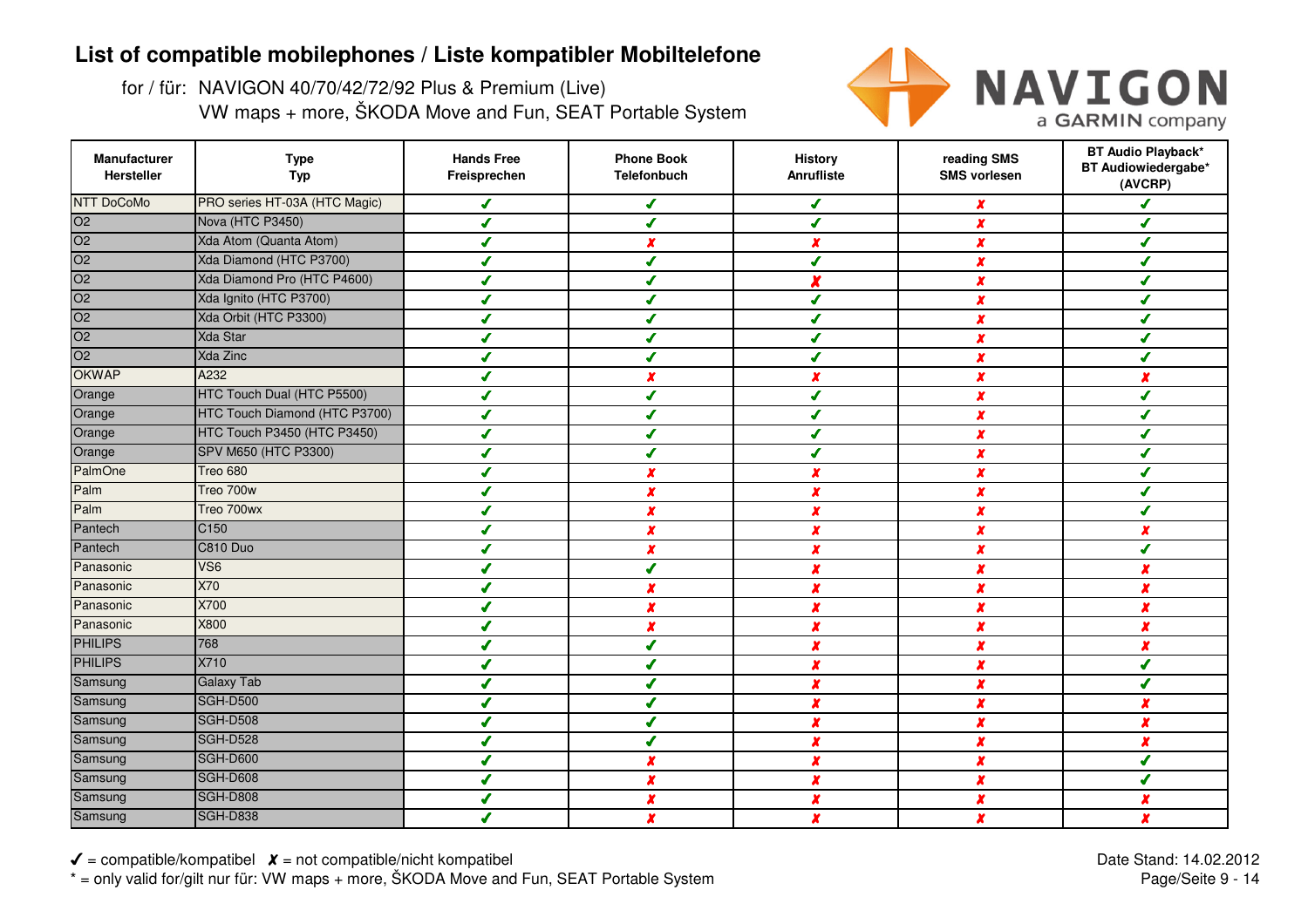for / für: NAVIGON 40/70/42/72/92 Plus & Premium (Live)VW maps + more, ŠKODA Move and Fun, SEAT Portable System



| Manufacturer<br>Hersteller | <b>Type</b><br><b>Typ</b> | <b>Hands Free</b><br>Freisprechen | <b>Phone Book</b><br>Telefonbuch | <b>History</b><br>Anrufliste | reading SMS<br><b>SMS vorlesen</b> | <b>BT Audio Playback*</b><br>BT Audiowiedergabe*<br>(AVCRP) |
|----------------------------|---------------------------|-----------------------------------|----------------------------------|------------------------------|------------------------------------|-------------------------------------------------------------|
| Samsung                    | SGH-D900i                 | ✔                                 | ✔                                | ✔                            | $\boldsymbol{x}$                   | J                                                           |
| Samsung                    | SGH-D908i                 | J                                 | ✔                                | J                            | $\boldsymbol{x}$                   | J                                                           |
| Samsung                    | <b>SGH-E250</b>           | ✔                                 | ✔                                | ✔                            | $\boldsymbol{x}$                   | ✔                                                           |
| Samsung                    | SGH-E258                  | ✔                                 | ✔                                | ✔                            | x                                  | ✔                                                           |
| Samsung                    | SGH-E378                  | ✔                                 | $\boldsymbol{x}$                 | $\boldsymbol{x}$             | x                                  | $\boldsymbol{x}$                                            |
| Samsung                    | SGH-E568                  | J                                 | J                                | x                            | x                                  | $\boldsymbol{x}$                                            |
| Samsung                    | SGH-E628                  | J                                 | J                                | X                            | $\boldsymbol{x}$                   | $\boldsymbol{x}$                                            |
| Samsung                    | SGH-E738                  | J                                 |                                  | $\boldsymbol{x}$             | x                                  | $\boldsymbol{x}$                                            |
| Samsung                    | SGH-E898                  | J                                 |                                  | x                            | $\boldsymbol{x}$                   | s                                                           |
| Samsung                    | SGH-E908                  | J                                 |                                  | $\boldsymbol{x}$             | x                                  | x                                                           |
| Samsung                    | <b>SGH-E950</b>           | J                                 | ✔                                | $\boldsymbol{x}$             | $\boldsymbol{x}$                   | ✔                                                           |
| Samsung                    | SGH-E958                  | ✔                                 | ✔                                | $\boldsymbol{x}$             | $\boldsymbol{x}$                   | ✔                                                           |
| Samsung                    | <b>SGH-F250</b>           | J                                 | J                                | $\boldsymbol{J}$             | $\boldsymbol{x}$                   | s                                                           |
| Samsung                    | SGH-F250L                 | ✔                                 | ✔                                | ✔                            | x                                  | ✔                                                           |
| Samsung                    | SGH-F258 (SGH-F250)       | ✔                                 | J                                | $\boldsymbol{J}$             | $\boldsymbol{x}$                   | J                                                           |
| Samsung                    | SGH-F308                  | ✔                                 | ✔                                | $\boldsymbol{x}$             | $\boldsymbol{x}$                   | ✔                                                           |
| Samsung                    | SGH-F480                  | J                                 | ✔                                | J                            | x                                  | ✔                                                           |
| Samsung                    | SGH-F480T                 | J                                 | s                                | ◢                            | $\boldsymbol{x}$                   | J                                                           |
| Samsung                    | SGH-F480V                 | ✔                                 | ✔                                | J                            | $\boldsymbol{x}$                   | J                                                           |
| Samsung                    | SGH-F488                  | J                                 |                                  | ◢                            | x                                  | J                                                           |
| Samsung                    | SGH-F490                  | J                                 |                                  |                              | $\boldsymbol{x}$                   |                                                             |
| Samsung                    | SGH-F490V                 |                                   |                                  |                              | X                                  |                                                             |
| Samsung                    | <b>SGH-G800</b>           | J                                 | $\boldsymbol{x}$                 | $\boldsymbol{x}$             | x                                  | J                                                           |
| Samsung                    | <b>SGH-G810</b>           | J                                 | ✔                                | ✔                            | X                                  | J                                                           |
| Samsung                    | <b>SGH-i608</b>           | ✔                                 | x                                | x                            | $\pmb{\chi}$                       | J                                                           |
| Samsung                    | SGH-i900 OMNIA            | J                                 | ✔                                | J                            | $\boldsymbol{x}$                   | J                                                           |
| Samsung                    | <b>SGH-J206</b>           | ✔                                 | ✔                                | x                            | $\boldsymbol{x}$                   | $\boldsymbol{x}$                                            |
| Samsung                    | <b>SGH-J608</b>           | ✔                                 | ✔                                | $\boldsymbol{x}$             | $\boldsymbol{x}$                   | $\boldsymbol{x}$                                            |
| Samsung                    | <b>SGH-J630</b>           | ✔                                 | J                                | J                            | $\boldsymbol{x}$                   | ✔                                                           |
| Samsung                    | <b>SGH-J638</b>           | J                                 | s                                | ◢                            | $\boldsymbol{x}$                   | ✔                                                           |
| Samsung                    | <b>SGH-J700</b>           | ◢                                 | J                                |                              | x                                  | J                                                           |
| Samsung                    | SGH-J700L                 | J                                 |                                  |                              | x                                  | ✔                                                           |
| Samsung                    | <b>SGH-J700V</b>          |                                   |                                  |                              | $\boldsymbol{x}$                   | ✔                                                           |

 $\checkmark$  = compatible/kompatibel  $\checkmark$  = not compatible/nicht kompatibel \* = only valid for/gilt nur für: VW maps + more, ŠKODA Move and Fun, SEAT Portable System Date Stand: 14.02.2012Page/Seite 10 - 14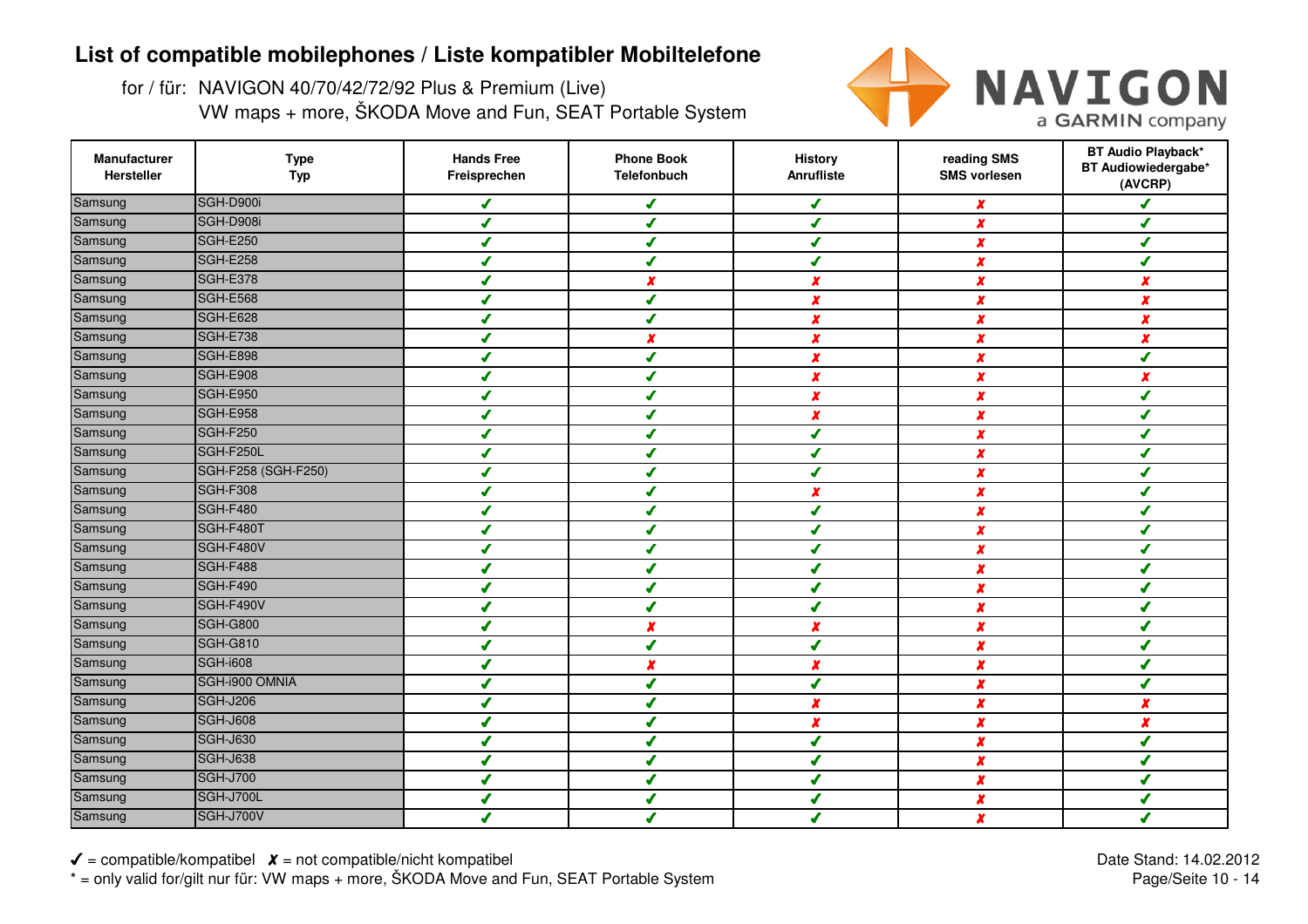for / für: NAVIGON 40/70/42/72/92 Plus & Premium (Live)VW maps + more, ŠKODA Move and Fun, SEAT Portable System



| Manufacturer<br>Hersteller | <b>Type</b><br><b>Typ</b> | <b>Hands Free</b><br>Freisprechen | <b>Phone Book</b><br>Telefonbuch | <b>History</b><br>Anrufliste | reading SMS<br><b>SMS vorlesen</b> | <b>BT Audio Playback*</b><br>BT Audiowiedergabe*<br>(AVCRP) |
|----------------------------|---------------------------|-----------------------------------|----------------------------------|------------------------------|------------------------------------|-------------------------------------------------------------|
| Samsung                    | <b>SGH-J706</b>           | ✔                                 | ✔                                | ✔                            | $\boldsymbol{x}$                   | J                                                           |
| Samsung                    | <b>SGH-J708</b>           | J                                 | J                                | J                            | $\boldsymbol{x}$                   | J                                                           |
| Samsung                    | <b>SGH-L760</b>           | ✔                                 | ✔                                | ✔                            | $\boldsymbol{x}$                   | ✔                                                           |
| Samsung                    | SGH-L760V                 | ✔                                 | ✔                                | ✔                            | x                                  | ✔                                                           |
| Samsung                    | SGH-L768                  | ✔                                 | J                                | J                            | x                                  | J                                                           |
| Samsung                    | SGH-L870                  | J                                 | J                                | x                            | x                                  | J                                                           |
| Samsung                    | <b>SGH-P858</b>           | J                                 | $\boldsymbol{x}$                 | X                            | X                                  | s                                                           |
| Samsung                    | <b>SGH-T409</b>           | J                                 | $\boldsymbol{x}$                 | $\boldsymbol{x}$             | x                                  | x                                                           |
| Samsung                    | SGH-T539 Beat             | J                                 |                                  | x                            | $\boldsymbol{x}$                   | s                                                           |
| Samsung                    | <b>SGH-T629</b>           | J                                 |                                  | $\boldsymbol{x}$             | x                                  | x                                                           |
| Samsung                    | <b>SGH-U700</b>           | J                                 | ✔                                | ✔                            | $\boldsymbol{x}$                   | ✔                                                           |
| Samsung                    | SGH-U700V                 | ✔                                 | ✔                                | J                            | $\boldsymbol{x}$                   | ✔                                                           |
| Samsung                    | <b>SGH-U708</b>           | J                                 | J                                | J                            | $\boldsymbol{x}$                   | s                                                           |
| Samsung                    | <b>SGH-U800</b>           | ✔                                 | ✔                                | ✔                            | x                                  | ✔                                                           |
| Samsung                    | <b>SGH-U808</b>           | ✔                                 | J                                | $\boldsymbol{J}$             | $\boldsymbol{x}$                   | J                                                           |
| Samsung                    | <b>SGH-U900</b>           | ✔                                 | ✔                                | $\boldsymbol{x}$             | $\boldsymbol{x}$                   | ✔                                                           |
| Samsung                    | SGH-U900L                 | J                                 | ✔                                | J                            | x                                  | ✔                                                           |
| Samsung                    | SGH-U908E                 | J                                 | J                                | J                            | $\boldsymbol{x}$                   | J                                                           |
| Samsung                    | <b>SGH-X808</b>           | ✔                                 | x                                | $\boldsymbol{x}$             | $\boldsymbol{x}$                   | x                                                           |
| Samsung                    | <b>SGH-Z238</b>           | J                                 | $\boldsymbol{x}$                 | $\boldsymbol{x}$             | x                                  | x                                                           |
| Samsung                    | <b>SGH-Z248</b>           | J                                 |                                  | X                            | $\boldsymbol{x}$                   | x                                                           |
| Samsung                    | <b>SPH-M520</b>           |                                   |                                  | x                            | X                                  |                                                             |
| Samsung                    | GT-C3050C                 | J                                 |                                  | J                            | $\boldsymbol{x}$                   | J                                                           |
| Samsung                    | GT-i5800                  | J                                 | J                                | ✔                            | $\boldsymbol{x}$                   | J                                                           |
| Samsung                    | GT-i5800L                 | J                                 | ✔                                | $\mathcal{L}$                | $\pmb{\chi}$                       | ✔                                                           |
| Samsung                    | GT-i5801(Galaxy 580)      | J                                 | J                                | J                            | $\boldsymbol{x}$                   | J                                                           |
| Samsung                    | GT-i9000                  | J                                 | ✔                                | J                            | $\boldsymbol{x}$                   | ✔                                                           |
| Samsung                    | GT-S3650                  | ✔                                 | ✔                                | ✔                            | x                                  | ✔                                                           |
| Samsung                    | GT-S3650C                 | J                                 | J                                | J                            | $\boldsymbol{x}$                   | ✔                                                           |
| Samsung                    | GT-S3653                  | J                                 | s                                | s                            | $\boldsymbol{x}$                   | ✔                                                           |
| Samsung                    | GT-S5230                  | J                                 | J                                | x                            | $\boldsymbol{x}$                   | J                                                           |
| Samsung                    | GT-S5230C                 | J                                 |                                  | $\boldsymbol{x}$             | x                                  | ✔                                                           |
| <b>SANYO</b>               | <b>KATANA II</b>          |                                   | $\pmb{\chi}$                     | X                            | $\boldsymbol{x}$                   | $\boldsymbol{x}$                                            |

 $\checkmark$  = compatible/kompatibel  $\checkmark$  = not compatible/nicht kompatibel \* = only valid for/gilt nur für: VW maps + more, ŠKODA Move and Fun, SEAT Portable System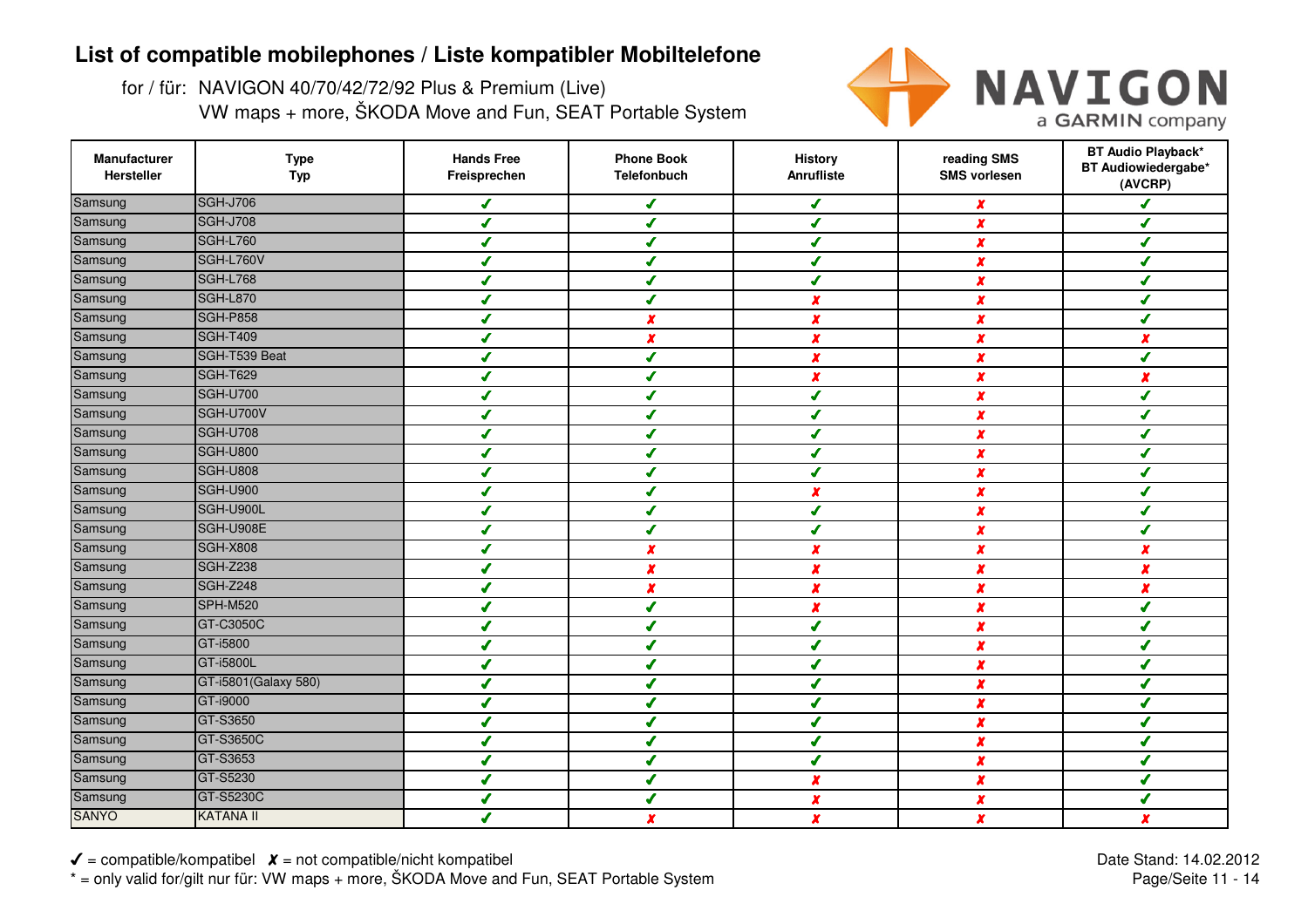for / für: NAVIGON 40/70/42/72/92 Plus & Premium (Live)VW maps + more, ŠKODA Move and Fun, SEAT Portable System



| Manufacturer<br>Hersteller | <b>Type</b><br><b>Typ</b>  | <b>Hands Free</b><br>Freisprechen | <b>Phone Book</b><br>Telefonbuch | <b>History</b><br>Anrufliste | reading SMS<br><b>SMS vorlesen</b> | <b>BT Audio Playback*</b><br>BT Audiowiedergabe*<br>(AVCRP) |
|----------------------------|----------------------------|-----------------------------------|----------------------------------|------------------------------|------------------------------------|-------------------------------------------------------------|
| <b>SANYO</b>               | M1                         | ✔                                 | ✔                                | X                            | X                                  | J                                                           |
| <b>SANYO</b>               | <b>SCP-8400</b>            | ✔                                 | ✔                                | X                            | $\boldsymbol{x}$                   | $\boldsymbol{x}$                                            |
| <b>SFR</b>                 | HTC Touch Dual (HTC P5500) | $\mathcal{L}$                     | ✔                                | ✔                            | $\boldsymbol{x}$                   | ✔                                                           |
| Sharp                      | 703H (SX313) (WX-T71)      | ✔                                 | ✔                                | $\boldsymbol{x}$             | X                                  | $\boldsymbol{x}$                                            |
| Sharp                      | 903H (SX833) (WX-T91)      | ✔                                 | ✔                                | X                            | $\boldsymbol{x}$                   | $\boldsymbol{x}$                                            |
| Sharp                      | <b>GX-T15</b>              | ✔                                 | $\boldsymbol{x}$                 | X                            | X                                  | $\boldsymbol{x}$                                            |
| Sharp                      | <b>GX-T17</b>              | J                                 | $\boldsymbol{x}$                 | X                            | X                                  | $\mathbf{x}$                                                |
| Siemens                    | <b>CX75</b>                | ✔                                 | ✔                                | x                            | $\boldsymbol{x}$                   | $\boldsymbol{x}$                                            |
| Siemens                    | <b>S55</b>                 | $\overline{\mathcal{L}}$          | ✔                                | $\boldsymbol{x}$             | X                                  | $\boldsymbol{x}$                                            |
| Siemens                    | <b>S65</b>                 |                                   |                                  | $\pmb{\chi}$                 | X                                  | x                                                           |
| <b>Siemens</b>             | <b>SK65</b>                | J                                 | ✔                                | $\boldsymbol{x}$             | $\boldsymbol{x}$                   | $\boldsymbol{x}$                                            |
| Siemens                    | SX <sub>1</sub>            | J                                 | $\boldsymbol{x}$                 | X                            | $\boldsymbol{x}$                   | $\boldsymbol{x}$                                            |
| Sony Ericsson              | C702x                      |                                   | ✔                                | ✔                            | $\boldsymbol{x}$                   | ✔                                                           |
| Sony Ericsson              | C902x                      |                                   | ✔                                | ✔                            | $\boldsymbol{x}$                   | ✔                                                           |
| Sony Ericsson              | C905                       | $\overline{\mathcal{L}}$          | ✔                                | ✔                            | $\boldsymbol{x}$                   | ✔                                                           |
| Sony Ericsson              | F305                       | ✔                                 | ✔                                | ✔                            | $\boldsymbol{x}$                   | J                                                           |
| Sony Ericsson              | G700                       | ✔                                 | ✔                                | $\boldsymbol{x}$             | $\boldsymbol{x}$                   | ✔                                                           |
| Sony Ericsson              | G900                       | ✔                                 | ✔                                | x                            | $\boldsymbol{x}$                   | ✔                                                           |
| Sony Ericsson              | <b>K330x</b>               | J                                 | J                                | J                            | $\boldsymbol{x}$                   | $\boldsymbol{x}$                                            |
| Sony Ericsson              | <b>K510x</b>               | ✔                                 | ✔                                | $\boldsymbol{x}$             | $\boldsymbol{x}$                   | $\boldsymbol{x}$                                            |
| Sony Ericsson              | <b>K530x</b>               | $\overline{\mathcal{L}}$          | J                                | ✔                            | x                                  | ✔                                                           |
| Sony Ericsson              | <b>K550x</b>               | J                                 |                                  | J                            | ✔                                  | J                                                           |
| Sony Ericsson              | <b>K600i</b>               | ✔                                 | ✔                                | x                            | ✔                                  | $\boldsymbol{x}$                                            |
| Sony Ericsson              | <b>K608i</b>               | $\overline{\mathcal{L}}$          | ✔                                | X                            | $\boldsymbol{x}$                   | $\boldsymbol{x}$                                            |
| Sony Ericsson              | K610im                     | ✔                                 | ✔                                | ✔                            | $\boldsymbol{J}$                   | ✔                                                           |
| <b>Sony Ericsson</b>       | <b>K660i</b>               | ✔                                 | ✔                                | J                            | ✔                                  | ✔                                                           |
| Sony Ericsson              | <b>K700i</b>               | ✔                                 | ✔                                | X                            | ✔                                  | $\boldsymbol{x}$                                            |
| Sony Ericsson              | <b>K750c</b>               | ✔                                 | ✔                                | X                            | ✔                                  | $\boldsymbol{x}$                                            |
| <b>Sony Ericsson</b>       | <b>K750i</b>               | J                                 | ✔                                | J                            | ✔                                  | $\boldsymbol{x}$                                            |
| <b>Sony Ericsson</b>       | <b>K770x</b>               | J                                 | J                                | J                            | X                                  | ✔                                                           |
| <b>Sony Ericsson</b>       | <b>K800x</b>               | J                                 | ✔                                | ✔                            | x                                  | ✔                                                           |
| Sony Ericsson              | <b>K810x</b>               | J                                 | ✔                                | J                            | X                                  | ✔                                                           |
| Sony Ericsson              | <b>K850i</b>               |                                   | J                                | ℐ                            | ✔                                  | J                                                           |

 $\checkmark$  = compatible/kompatibel  $\checkmark$  = not compatible/nicht kompatibel \* = only valid for/gilt nur für: VW maps + more, ŠKODA Move and Fun, SEAT Portable System Date Stand: 14.02.2012Page/Seite 12 - 14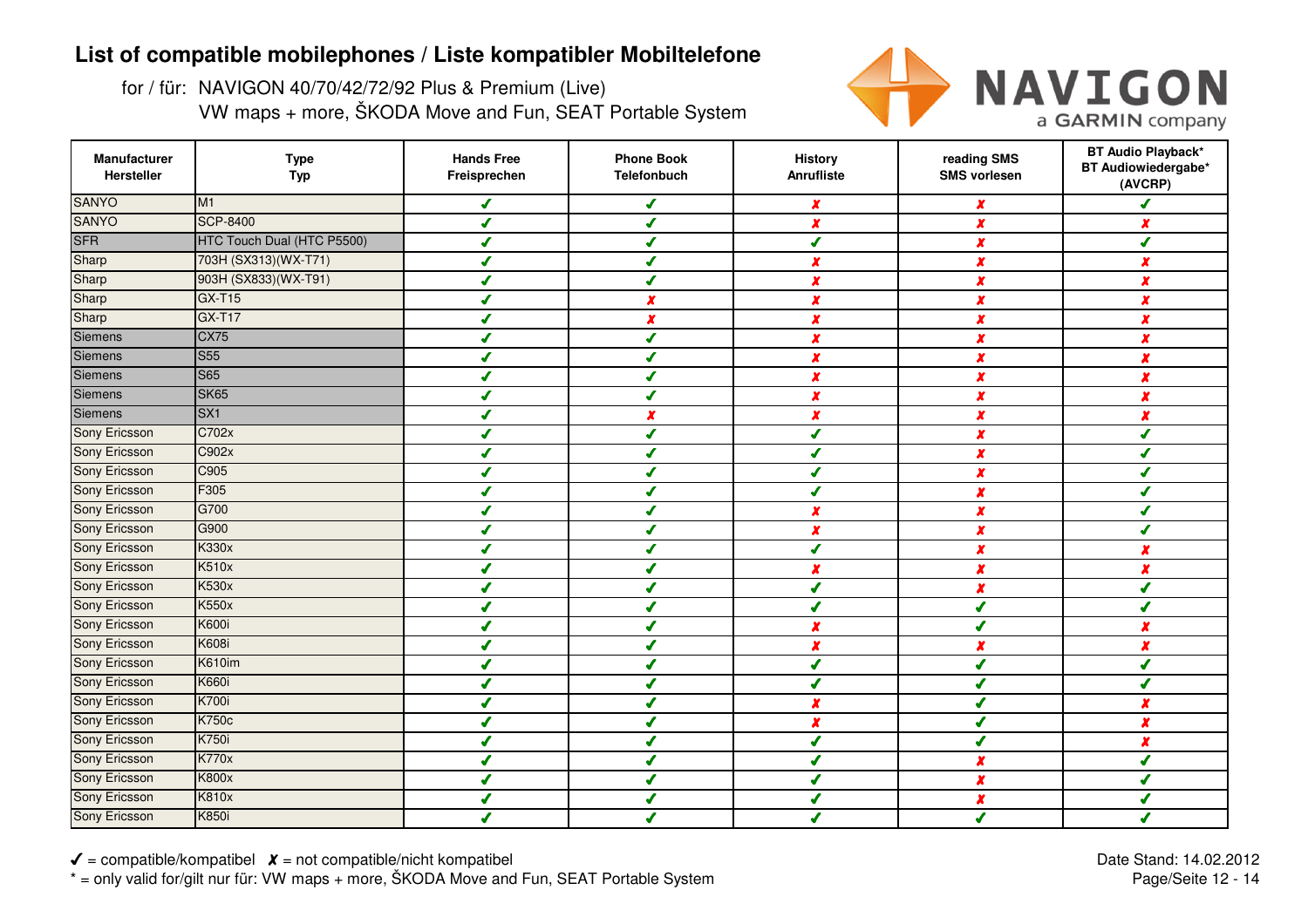for / für: NAVIGON 40/70/42/72/92 Plus & Premium (Live)VW maps + more, ŠKODA Move and Fun, SEAT Portable System



| Manufacturer<br>Hersteller | <b>Type</b><br><b>Typ</b> | <b>Hands Free</b><br>Freisprechen | <b>Phone Book</b><br>Telefonbuch | <b>History</b><br>Anrufliste | reading SMS<br><b>SMS vorlesen</b> | <b>BT Audio Playback*</b><br>BT Audiowiedergabe*<br>(AVCRP) |
|----------------------------|---------------------------|-----------------------------------|----------------------------------|------------------------------|------------------------------------|-------------------------------------------------------------|
| <b>Sony Ericsson</b>       | <b>M600x</b>              | ✔                                 | $\boldsymbol{J}$                 | ✔                            | $\pmb{\chi}$                       | J                                                           |
| Sony Ericsson              | P1x                       | ✔                                 | $\boldsymbol{J}$                 | X                            | $\boldsymbol{x}$                   | $\mathcal I$                                                |
| Sony Ericsson              | S312                      | ✔                                 | ✔                                | ✔                            | X                                  | ✔                                                           |
| Sony Ericsson              | S500x                     | ✔                                 | $\overline{\mathcal{L}}$         | ✔                            | $\boldsymbol{x}$                   | J                                                           |
| Sony Ericsson              | T280x                     | ✔                                 | $\boldsymbol{J}$                 | $\overline{\mathcal{L}}$     | $\boldsymbol{x}$                   | $\boldsymbol{x}$                                            |
| <b>Sony Ericsson</b>       | T303x                     | ✔                                 | J                                | ✔                            | X                                  | $\boldsymbol{x}$                                            |
| <b>Sony Ericsson</b>       | T610                      | J                                 | J                                | X                            | X                                  | $\boldsymbol{x}$                                            |
| Sony Ericsson              | T630                      | ✔                                 | J                                | $\boldsymbol{x}$             | $\boldsymbol{x}$                   | $\boldsymbol{x}$                                            |
| Sony Ericsson              | <b>T650x</b>              | ✔                                 | J                                | ✔                            | X                                  | J                                                           |
| Sony Ericsson              | <b>T68i</b>               |                                   | ✔                                | x                            | X                                  | $\boldsymbol{x}$                                            |
| Sony Ericsson              | T707                      | ✔                                 | ✔                                | $\overline{\mathcal{L}}$     | $\boldsymbol{x}$                   | ✔                                                           |
| Sony Ericsson              | W205                      | ✔                                 | ✔                                | X                            | X                                  | $\boldsymbol{x}$                                            |
| Sony Ericsson              | <b>W300x</b>              | J                                 | ✔                                | $\boldsymbol{x}$             | $\boldsymbol{x}$                   | $\boldsymbol{x}$                                            |
| Sony Ericsson              | <b>W350x</b>              | $\overline{\mathcal{L}}$          | $\boldsymbol{J}$                 | $\overline{\mathcal{L}}$     | $\boldsymbol{x}$                   | $\boldsymbol{J}$                                            |
| Sony Ericsson              | <b>W380x</b>              | ✔                                 | ✔                                | ✔                            | $\boldsymbol{x}$                   | ✔                                                           |
| <b>Sony Ericsson</b>       | W395                      | ✔                                 | $\overline{\mathcal{L}}$         | x                            | $\boldsymbol{x}$                   | J                                                           |
| Sony Ericsson              | <b>W508</b>               | ✔                                 | $\boldsymbol{J}$                 | $\overline{\mathbf{f}}$      | $\boldsymbol{x}$                   | ✔                                                           |
| Sony Ericsson              | <b>W550x</b>              | ✔                                 | ✔                                | $\boldsymbol{x}$             | ✔                                  | $\boldsymbol{x}$                                            |
| Sony Ericsson              | <b>W580x</b>              | J                                 | J                                | $\overline{\mathcal{L}}$     | $\boldsymbol{x}$                   | $\boldsymbol{J}$                                            |
| Sony Ericsson              | W595                      | ✔                                 | ✔                                | J                            | $\boldsymbol{x}$                   | $\boldsymbol{J}$                                            |
| Sony Ericsson              | <b>W660x</b>              | J                                 | J                                | ✔                            | X                                  | J                                                           |
| Sony Ericsson              | <b>W700i</b>              |                                   | $\overline{\mathcal{L}}$         | X                            | X                                  | $\boldsymbol{x}$                                            |
| Sony Ericsson              | <b>W710x</b>              | ✔                                 | ✔                                | J                            | x                                  | ✔                                                           |
| Sony Ericsson              | <b>W760x</b>              | ✔                                 | ✔                                | J                            | X                                  | ✔                                                           |
| Sony Ericsson              | <b>W800i</b>              | J                                 | $\boldsymbol{J}$                 | X                            | X                                  | $\boldsymbol{x}$                                            |
| <b>Sony Ericsson</b>       | <b>W810x</b>              | ✔                                 | $\boldsymbol{J}$                 | X                            | ✔                                  | $\boldsymbol{x}$                                            |
| Sony Ericsson              | <b>W850x</b>              | ✔                                 | ✔                                | J                            | X                                  | ✔                                                           |
| Sony Ericsson              | <b>W880x</b>              | ✔                                 | $\boldsymbol{J}$                 | J                            | X                                  | ✔                                                           |
| <b>Sony Ericsson</b>       | <b>W890i</b>              | ✔                                 | J                                | ✔                            | ✔                                  | ✔                                                           |
| <b>Sony Ericsson</b>       | W902                      | ✔                                 | J                                | ✔                            | X                                  | ✔                                                           |
| Sony Ericsson              | <b>W910i</b>              | ✔                                 | ✔                                | ✔                            | ✔                                  | ✔                                                           |
| Sony Ericsson              | <b>W950x</b>              | ✔                                 | ✔                                | x                            | X                                  | J                                                           |
| Sony Ericsson              | <b>W980x</b>              |                                   |                                  | ✔                            | X                                  | J                                                           |

 $\checkmark$  = compatible/kompatibel  $\checkmark$  = not compatible/nicht kompatibel